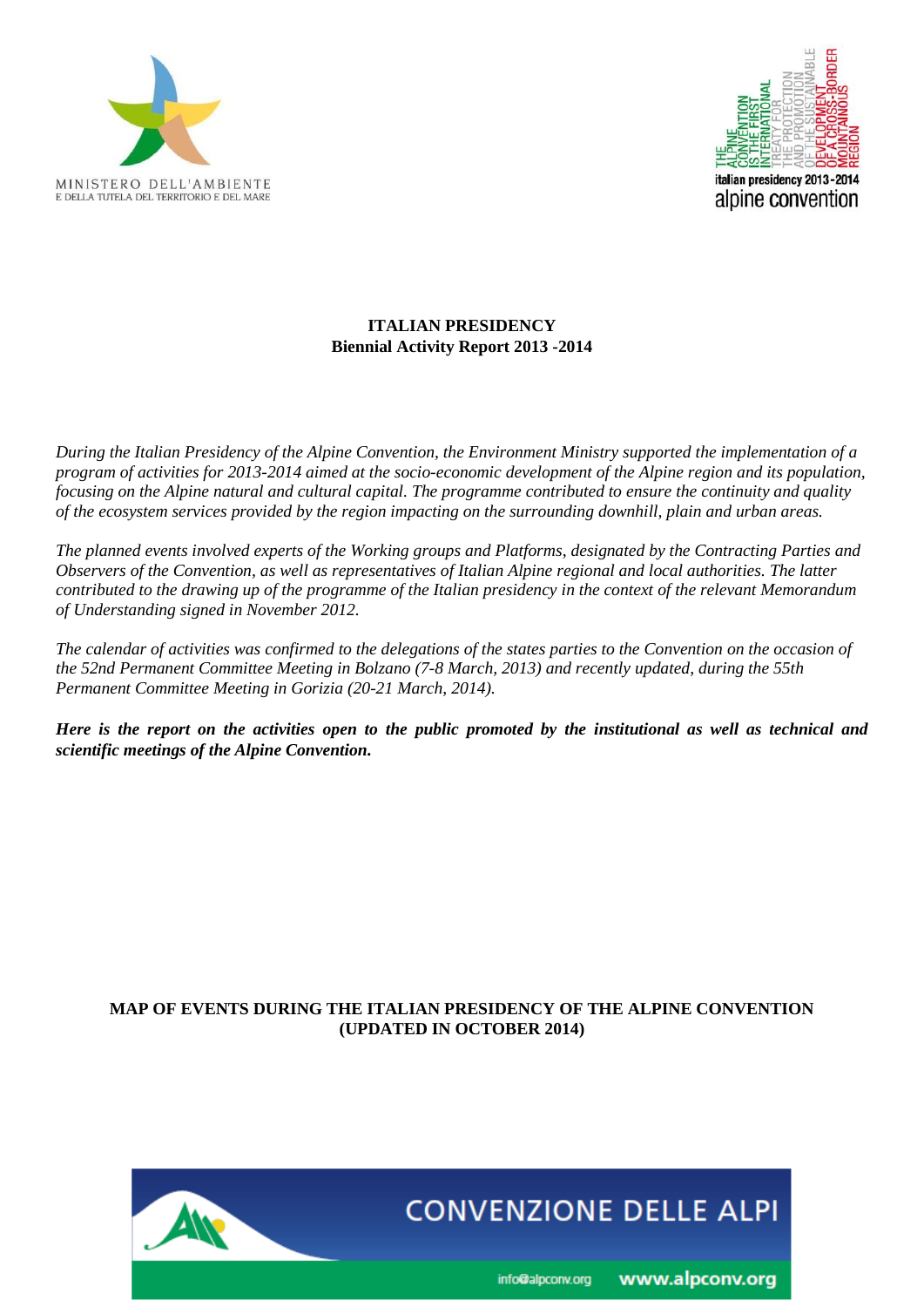





Milan (5 events already held) Bolzano (2 events already held, 3 future events) Held events Not included in the map:<br>Brussels Vienna Sedan

#### Explanation: CAPTIONS:

Planned events (*Mountains of the Mediterranean*)

# **CONVENZIONE DELLE ALPI**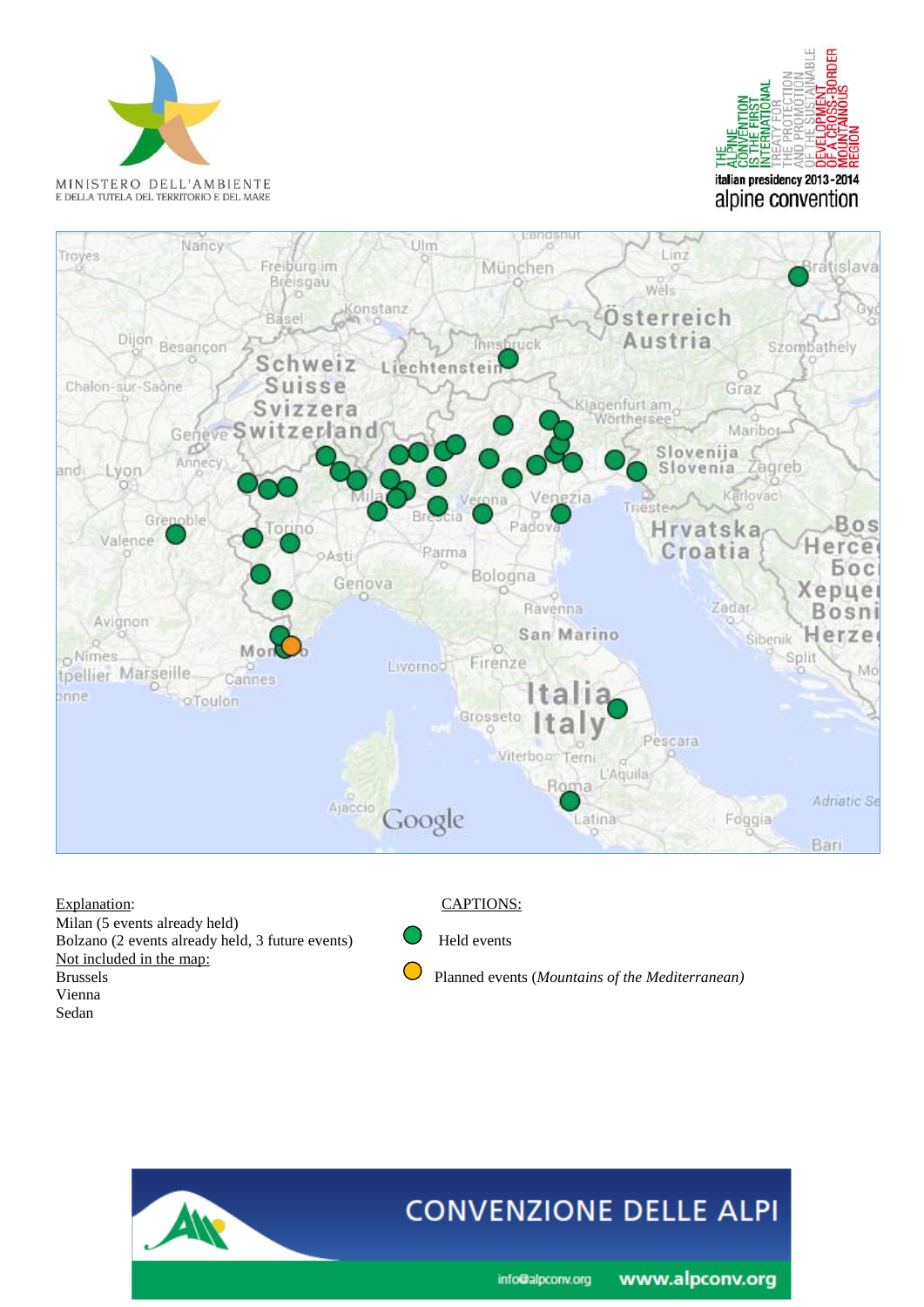



*2013*

### **March 4-8, 2013, Bolzano/Bozen**

Five days of meetings and institutional events devoted to the Alps during the *Alpine Spring Festival*, on the occasion of the official opening of the two-year mandate of the Italian Presidency of the Alpine Convention. The meetings hosted discussions and debates on the scientific issues at the heart of the work programme of the Italian Presidency, i.e. the Fifth Report on the State of the Alps, demographic changes, water management and forestry, ecosystem services and green economy, mountain farming, UNESCO Heritage, energy, Alpine Macro-regional Strategy and Digital Agenda.

Several speakers participated in the *expert meetings* organized by the Presidency, among them the Italian Ministry for the Environment, Corrado Clini, who emphasized energy efficiency and the implementation of innovative technologies for the development of renewable energy sources in the Alps.

The event, hosted by the European Academy of Bolzano (EURAC-Research), featured the meeting of the 52nd Permanent Committee of the Alpine Convention. The institutional meeting was opened by Minister Clini, who referred to the Alps as an example and laboratory for sustainable development, especially with respect to energy. An additional contribution to the success of the event was provided by the preparatory meeting of the National Coordination Board of the Italian Presidency, held on February 6 at the headquarters of ISTAT in Rome.

#### **March 18 – 19, 2013, Aosta**

The Expert Group of the Water Management Platform in the Alps convened to discuss the mandate for the 2013-14 biennium and establish working methods and objectives. The participating delegations (Austria, Italy, Germany and Switzerland) made an initial assessment of the issues to be addressed during the Alpine Fifth Water Conference, scheduled in Trent in September 2014 and discussed the possibility of a collaboration with the Natural Hazards Platform (PLANALP) to address common planning and management challenges in the Alpine region. The workshop entitled *Experiences and Paths in the Implementation of the Flood Directive in Alpine areas* focused on the application, in the Alps, of the EU Directive 2007/60 / EC related to the assessment and management of flood hazards. One of the issues raised was the possible creation of a common format for the sharing of hydro-meteorological data, to improve detection and prevention of natural disasters. The event was organized with the support of the Region of Valle d'Aosta.

#### **March 20 – 21, 2013, Courmayeur**

The hall of the Mont Blanc Cross-border Museum hosted a public workshop entitled *Environmental and social sustainability of tourism in the Alps*. Experts from ISTAT (Italian Statistical Institute) and the Permanent Secretariat of the Alpine Convention submitted a plan to draw up a *Strategy for the future of Mont Blanc* devoted to tourism in the Alps. it also described the programme for the preparation of the Fifth Report on the State of the Alps, which will deal with demographic changes suggesting correlations between tourism and the said demographic changes.

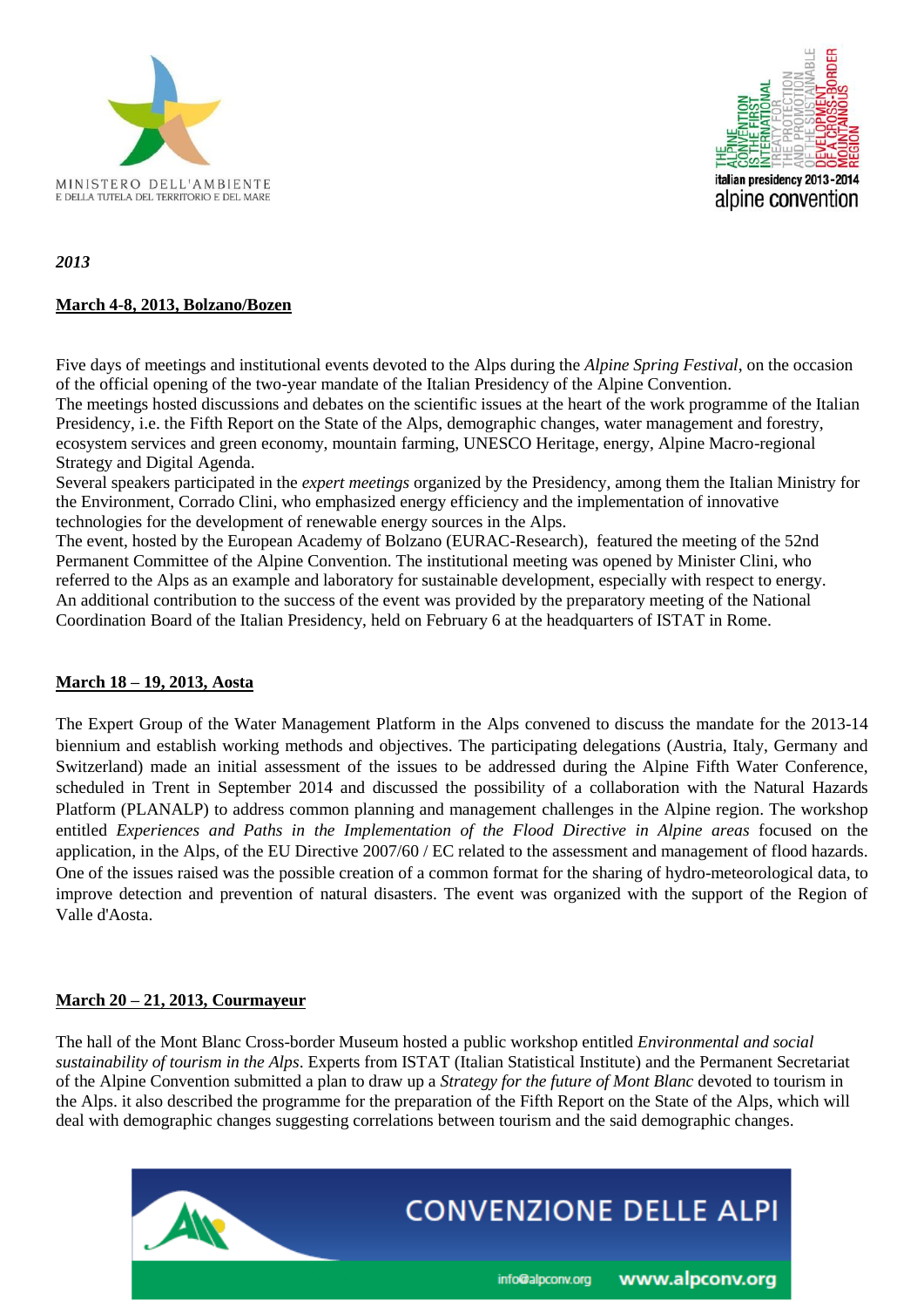



The afternoon session was devoted to the work carried out by the Mont-Blanc Observatory, a system of economic and social environmental indicators based on the collection of scientific and statistical data from the three areas of the *Espace Mont-Blanc* (Valle d'Aosta, Valais and Savoy) and the *Strategy for the future of Mont Blanc*, an example of shared cross-border vision for the local development of mountain areas.

On the morning of the  $21^{st}$ , during the first meeting of the Task Force on Sustainable Tourism established by the Italian Presidency, the experts assessed the recent trends of alpine tourism focusing on the local opportunities offered by the promotion of responsible tourism.

The event was supported by the Department of Planning and the Environment of the Autonomous Region of Valle d'Aosta and the Italian Presidency Task Force on sustainable tourism.

### **April 9 – 10, 2013, Edolo/Ponte di Legno**

The Workshop *Policies for sustainable tourism in the Alps, between local profitability and economical use of the land,* held in Valcamonica saw the participation of experts of the Task Force on Sustainable Tourism promoted by the Italian Presidency. During the meeting, the Italian Presidency launched the Task Force on New Generation for the Alps who will carry out a project to the benefit of young people eager to learn from member countries of the Convention. The project will offer them the opportunity to include issues and topics related to the Alps into their academic and professional paths.

In the same day the Audit Team of the Alpine Convention held its  $18<sup>th</sup>$  Session for a first evaluation of the work carried out by the Parties to the Convention to fulfil the commitments made during the Ministerial Conference. The event saw a wide participation of representatives of local authorities and organizations and was promoted in collaboration with the Mountain University – the Edolo branch of Milan University - and the Mountain Community of Valcamonica-Park Adamello, with the sponsorship of the Edolo and Ponte di Legno Municipalities.

#### **May 16 – 17, 2013, Udine**

First meeting of the Working Group Mountain Forests, organized and chaired by Italy. It was attended by delegations from Austria, Germany and Italy. The meeting was aimed at identifying the objectives and working methods for the years 2013 -2014. The following day, the EOS Fair, "Exposition of Sustainability" featured the workshop entitled "The Future of alpine forests in the face of possible effects of climate change: threats and opportunities". "The experts presented to the public an analysis of available data on the status of alpine forests and possible solutions for a better coordination of the Alpine mountain forest monitoring system, as well as the sharing of knowledge, experiences and best practices in the preparation of innovative instruments for cross-border governance.

#### **May 27 – 28, 2013, Verona**

The workshop *The natural and cultural capital in the Alps as UNESCO World Heritage* with the participation of experts of the UNESCO Working Group in the Alpine Convention and the representatives of the Verona area to presented the experience of development and integrated management of the natural and cultural heritage. Special emphasis was laid on the enhancement of the Intangible Cultural Heritage as a factor of local development, as suggested by the Verona Innovation in Cultural Capital Counts project (CCC) and developed as part of the EC Central Europe programme.

During the meeting of the working group, chaired by Italy, the delegations of Austria, Italy and Slovenia discussed

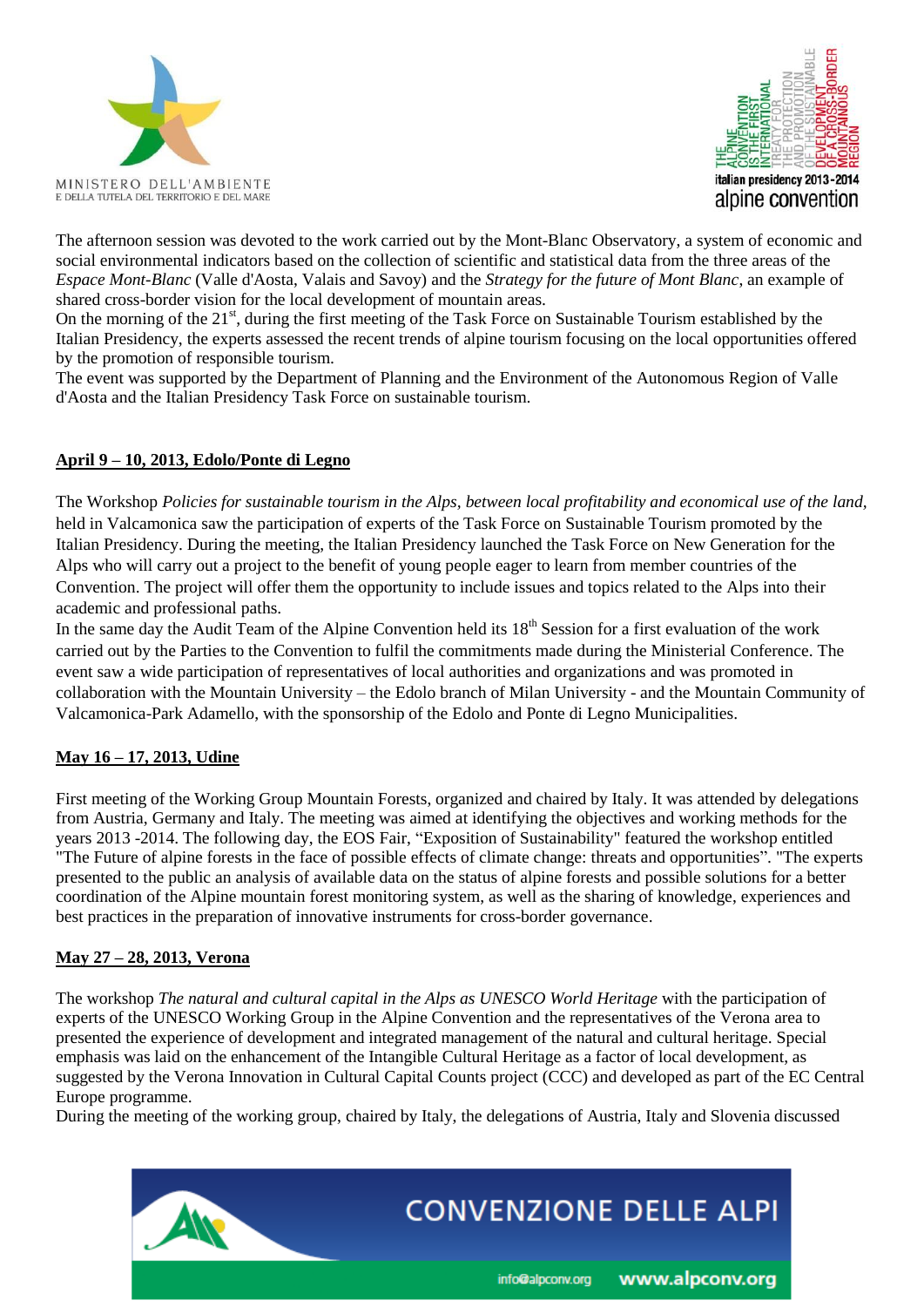



common objectives for the Promotion of the Alps as a UNESCO World Heritage Site during the Italian Presidency. The two-day meeting was hosted by the city of Verona, in collaboration with the Veneto Region, the Superintendence for Architectural Heritage and Landscape of the Verona province, Verona Innovation and CCC Central Europe Project partners.

#### **May 29 – 30, 2013, Domodossola**

The experts of the Alpine Convention participated in the public workshop *A Digital Agenda for the quality of life in the Alps*: *possible solutions in the light of demographic change*. The meeting advocated the dissemination of ICT as a tool for improving the socio-economic conditions of mountain communities, identifying a set of relevant indicators. The speakers specifically addressed the issue of the *Digital Divide* and *Brain Drain* in mountain areas, as well as the prospects, potential business development and co-working opportunities in mountain areas with specific reference to the actions implemented by the local authorities for the implementation of the Digital Agenda.

Domodossola also hosted the Working Group Meeting of the Alpine Convention entrusted with the drafting of the Fifth Report on the State of the Alps devoted to demographic changes. The experts identified and analysed a set of common indicators for Alpine countries useful for the preparation of the document and they also discussed correlations between demographic trends in the Alpine region and employment data. In the same days, the Task Force New Generation for the Alps developed a road map and set its future goals.

The meeting was promoted by the ARS.UNI.VCO Association, which hosts the ICT service desk of the Permanent Secretariat, in collaboration with the City of Domodossola, the Mountain Union of Ossola Valleys and the Province of Verbania.

# **June 6 – 7, 2013, Budoia**

Meeting of the National Coordination Board of the Italian Presidency in parallel with the first meeting of the *Task Force Mountain Cooperation* promoted by the Italian Presidency. The experts of the Task Force, together with representatives of different mountain areas joined the *International workshop on mountain cooperation.* The meeting highlighted experiences of cross-border cooperation for the protection of mountain areas, with specific reference to the areas of the Alps, the Carpathians, the Dinaric Alps, the Caucasus, South America, Central Asia and Asia - Pacific. The mission of the Italian Presidency Task Force for mountain cooperation, coordinated by UNEP / ROE is to investigate opportunities for international cooperation in mountain areas and the relevant challenges to submit proposals that could contribute to the implementation of the UN "Rio + 20" decisions on sustainable development. The meeting was promoted by the Italian Presidency of the Alpine Convention in cooperation with the Permanent Secretariat, the Friuli Venezia Giulia Region, the City of Budoia and the *Interim* Secretariat of the Carpathian Convention (UNEP Vienna).

#### **June 26 – 27, 2013, Cortina d'Ampezzo**

Delegations and Observers of the Alpine Convention met at the 53rd Permanent Committee of the Alpine Convention preceded by a public workshop on *"Sustainable Tourism in the Alpine Green Economy"*. The meeting dealt with sustainable tourism in the Alpine region, accessibility and mobility issues as well as project planning in the context of the green economy. The case of the Dolomites - UNESCO World Heritage Site was emphasised as an interesting

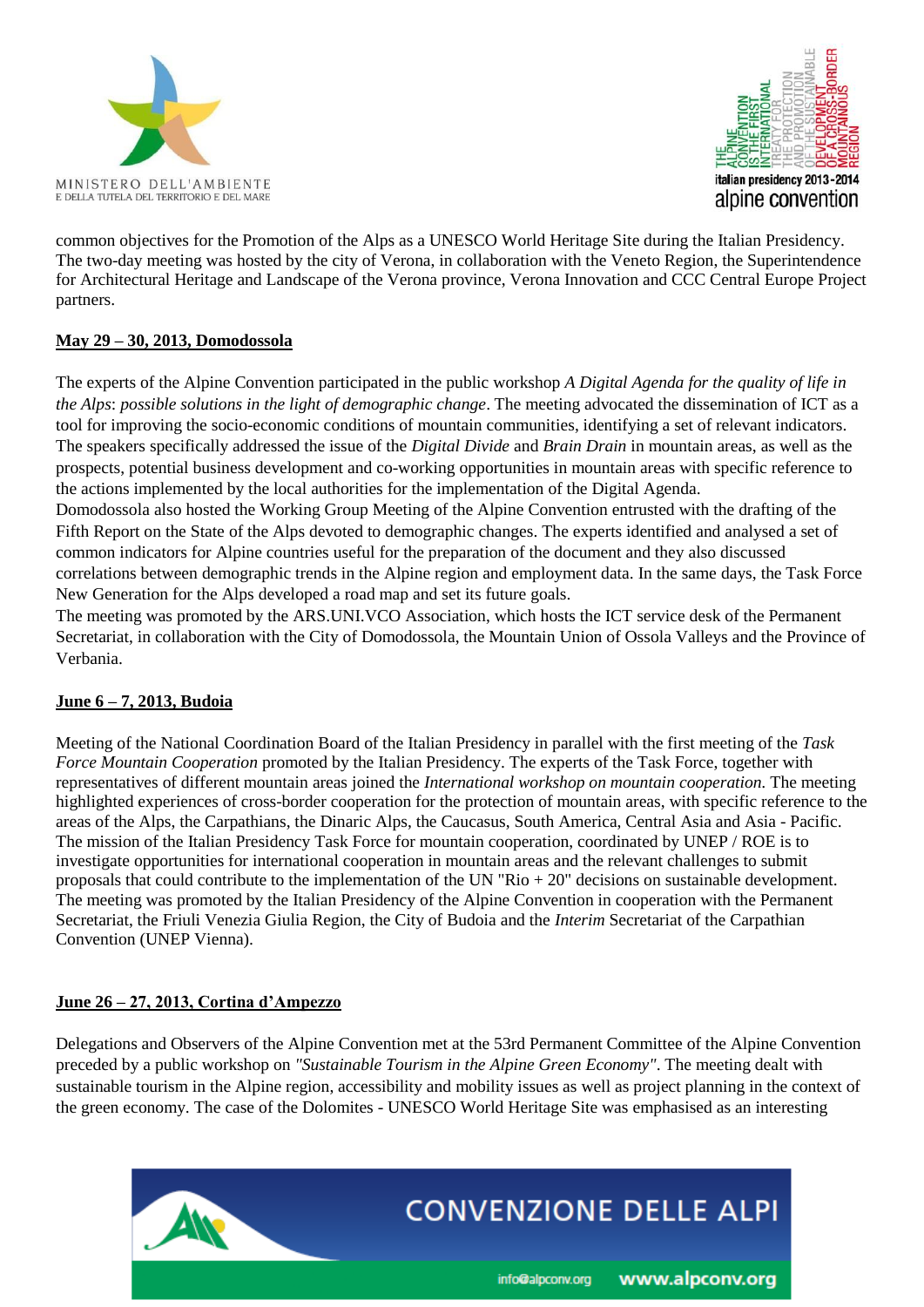



example of local management of a UNESCO site.

Innovating on the procedure, the 53rd Permanent Committee hosted among the observers a number of young students from different member states who not only followed the proceedings but also led a "question time" on the main themes of the green economy, tourism, energy, and mountain forests and farming. The meetings were supported and hosted by the Veneto Region, the town of Cortina d'Ampezzo, Cortina Tourism and the UNESCO Dolomites Foundation.

#### **September 16, 2013, Trento**

Meeting of the Coordination Board of the Italian Presidency of the Convention, preparing the 54th Permanent Committee Meeting in Aosta. Participants shared an update of the activity agenda 2013/2014, co-ordination issues, the appointment of experts to working groups and platforms, as well as the implementation of some major projects promoted by the Presidency, including the "New generation" Project for the promotion of young talents from the Alps and plans to bring the Alps to EXPO 2015.

#### **September 19, 2013, Verbania**

In the framework of the activities of the Domodossola Alpine Convention help desk and with the patronage of the Italian Presidency of the Alpine Convention, Ministry of Environment and the Permanent Secretariat, the Association ARS.UNI.VCO held a public seminar entitled *Hydro: a resource for the area,* at the Verbania Technopark. The aim of the seminar was to focus on hydroelectric power as a resource for mountain areas and on the work of the Water Management Platform in the Alps. The outcomes of the latter are published in "Alpine Signals - focus 1, common guidelines for the use of small hydropower plants in the Alpine region" and the document "Water and the management of water resources".

# **September 27, 2013, Longarone**

.

The Italian Presidency of the Alpine Convention, in partnership with the organizing committee of "EXPO of the Dolomites", organized a technical workshop entitled *A macro-regional strategy for the Alpine region and its potential value added for the implementation of the EU 2020.* The aim is to involve the stakeholders in the debate on the potential for a European macro-regional strategy for the Alpine region in the framework of the Europe 2020 strategy envisaged by the Lisbon agenda.

Conceived as a Community instrument for concerted action on specific geographic areas that share common challenges and opportunities, the macro-regional strategy can be an important tool for promotion at local level and for cooperation and cohesion in Europe, helping to create a sense of shared responsibility to drive local development. The workshop aimed to provide scientific and technical contributions on the opportunities and challenges of the Alpine region, as a further resource to the implementation of Europe 2020; objective of the meeting was to raise awareness and strengthen coordination between all the actors involved.

The working group held a parallel meeting to prepare the event that will promote the Strategy for the Alpine Region in Brussels at the European Institutions.

# **CONVENZIONE DELLE ALPI**

info@alpconv.org

www.alpconv.org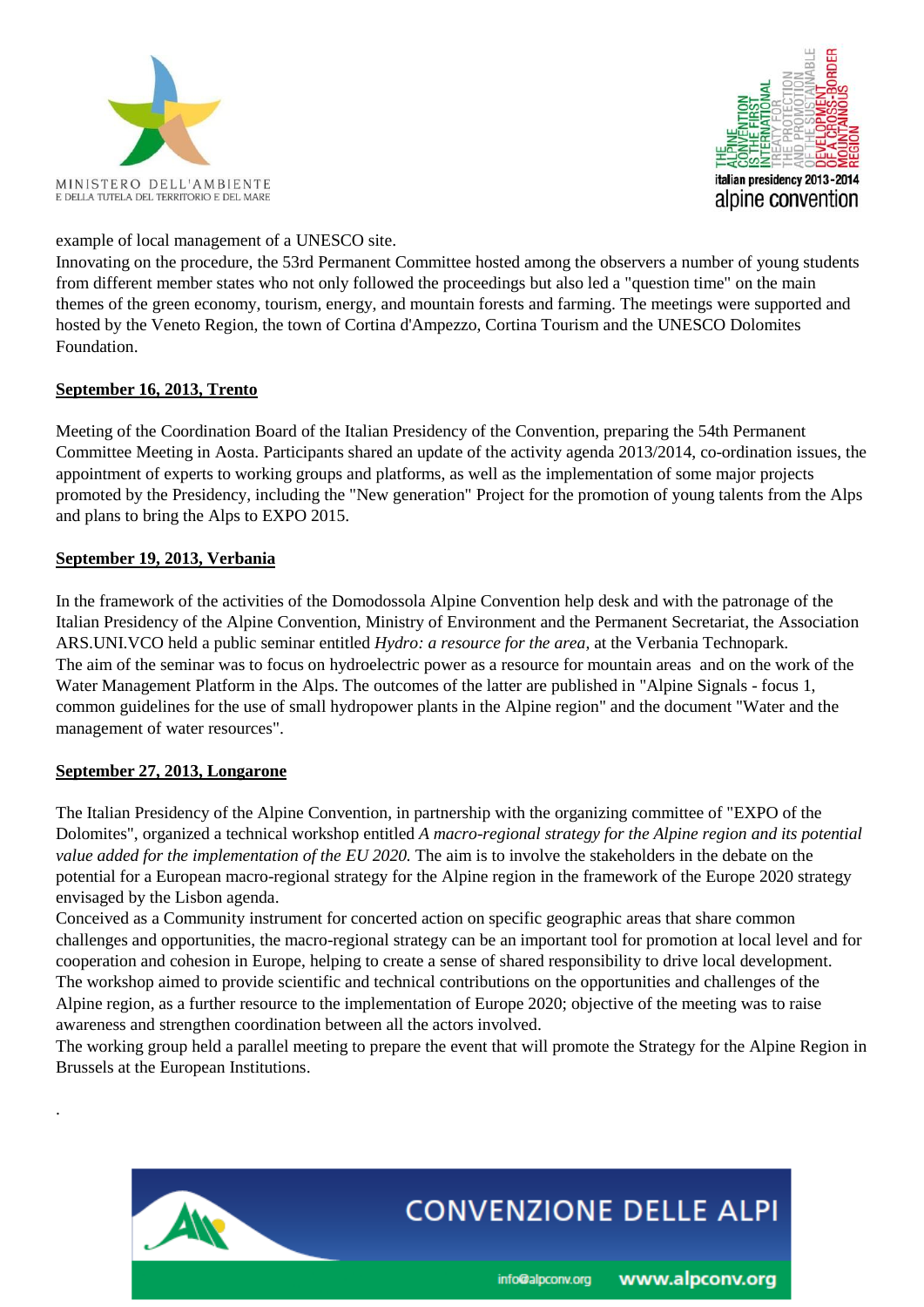



#### **September 27, 2013 Bolzano/Bozen**

In the framework of the Innovation Festival the Permanent Secretariat of the Alpine Convention organized a talk show on the Alpine Space project "AlpInfoNet", with the support of the Italian Presidency and the Institute for Regional Development and Location Management of EURAC. The event was held at the Museum of Bolzano. 13 partners from 5 Alpine countries (Austria, France, Germany, Italy and Slovenia) took part in the Alpine Space Project - AlpInfoNet, supported by the Transport Working Group of the Alpine Convention, with the Bavarian Ministry of Infrastructure and Transportation as lead partner of the project. The project aims to provide travellers heading to the Alps detailed information about sustainable transport modes, with a specific focus on improving and connecting information systems implemented in the areas of tourism and transport.

#### **October 1, 2013 Sondrio**

The proposal of the Italian Presidency of the Alpine Convention for EXPO 2015 was presented to the Authorities, the speakers and the delegates of the Alpine Convention, the Carpathian Convention and the Commissioners General of the national Pavilions in Expo 2015. The aim was to assess the contribution of the mountains to the Milan Expo and to launch a task force identifying joint activities of Alpine countries in the framework of the Universal exhibition of 2015. The workshop also provided the members of the Convention the opportunity to learn about other Expo projects sponsored by local authorities in the Alps to promote local culture, traditions and businesses such as: the *Alps Benchmarking* project of the Sondrio Chambers of Commerce (lead partner), Bolzano/Bozen, Trento, Belluno, Aosta and Verbano as well as the *Valtellina Valposchiavo expo* project.

#### **October 9-10, 2013**, **Brescia**

Important workshop on *Water and risk management to tackle climate change: towards local adaptation*, with the aim of opening up the debate on the national and regional implementation of adaptation plans to natural hazards and on river basin management.

The countries of the Alpine Convention first illustrated the current national strategies for water management, presenting the steps to meet the quality requirements of water management adaptation plans as well as monitoring criteria.

The debate was then enriched by an assessment of the Alpine strategies to cope with natural hazards presented by the experts of the Natural Hazards Platform of the Alpine Convention and by a focus on the actions taken by the local authorities.

The workshop built on the Action Plan On Climate Change, adopted by the Alpine Convention in March 2009 to reach excellence in preventing and adapting to climate change in the Alpine region. The workshop also followed on the guidelines of the White Paper of the European Union of 2009 and the subsequent EU Adaptation Strategy

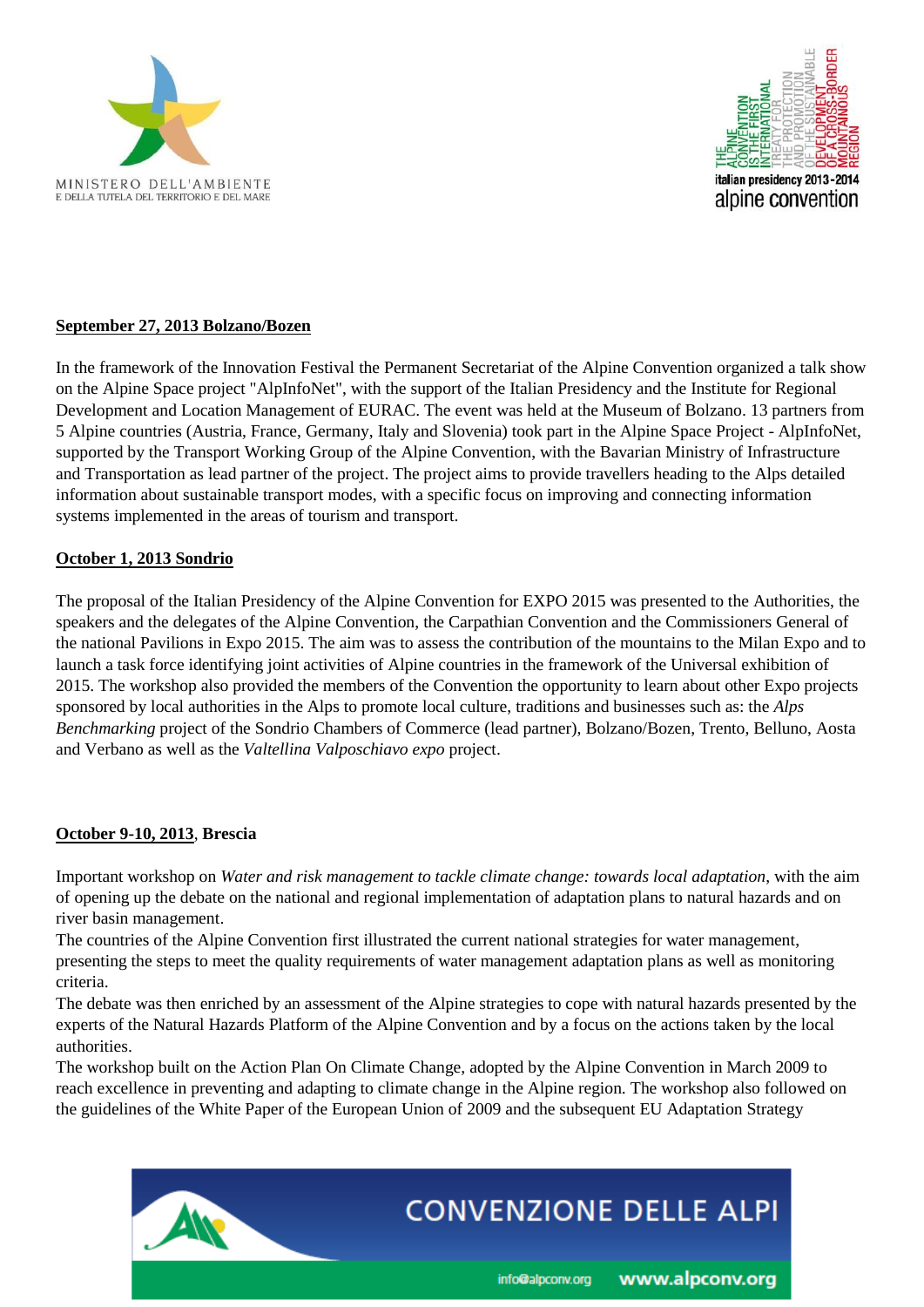



formulated in April 2013. The latter seeks to encourage Member States to adopt comprehensive and integrated strategies and policies within the European Union, to provide funding to support adaptation actions (LIFE, Cohesion Fund), and bridge the knowledge gap.

#### **October 15-16, 2013**, **St. Vincent**

54th Meeting of the Permanent Committee of the Alpine Convention, which addressed some of the core activities of the Convention: the European macro-regional strategy, promotion of the mountains at EXPO 2015 and evaluation of the progress made in the implementation of the Action Plan on climate change.

The institutional meeting was complemented by a public workshop on *Road transport safety in the Alps and risk management with respect to natural hazards: challenges, best practices and possible long-term solutions* addressing the issue of road transport safety in the Alpine region. More than 60 people, including experts, administrators, regional, national and international representatives in the Alps convened to discuss the main management practices and projects to promote road network safety in the Alps and in Alpine tunnels, with particular attention to risks and natural hazards protection in areas with special features and needs such as the mountains. The experts pointed out that the use of the best technologies and the adoption of specific management and communication procedures represent the most effective way to ensure full infrastructural efficiency as well as safe usage by all citizens, but also to ensure environmental quality as a whole, air quality, noise pollution. The second session of the workshop analysed possible long-term strategies for the prevention and integrated management of risks and natural hazards in the Alps.

#### **October 29, 2013, Innsbruck**

Working Group meeting on the Macro-regional Strategy to finalize the organization of the Brussels conference, the summit meeting promoted by France and supported by the Italian Presidency of the Alpine Convention. During the meeting the European Council of Ministers will be formally asked to instruct the European Commission to proceed with the definition of a macro-regional strategy for the Alpine region. The meeting in Innsbruck provided the opportunity to define the agenda for the Brussels conference.

#### **November 5, 2013, Trento**

Meeting of the Working Group of the Alpine Convention for the drawing up of the Fifth Report on the State of the Alps on demographic changes underway in the Alpine areas. Saverio Gazzelloni, ISTAT (Italian Statistical Agency) executive who chairs the Group of Experts of the Convention, presented an update on the progress made in the drawing up of the document that will be released at the end of 2014. The Working Group carried out a preliminary analysis of the demographics of the Alpine region received by the competent institutions of the member countries of the Convention and identified a set of best practices to be included in the report.

#### **November 8, 2013, Milan**

Coordination meeting of the Task Force *Protected Areas* of the Italian Presidency, with the involvement of environmental, ecological and planning experts and with the participation of the presidents and managers of national protected areas and the representatives of the autonomous Regions and Provinces in the Alps. The meeting was an important milestone for the Task Force to develop synergies between protected areas and

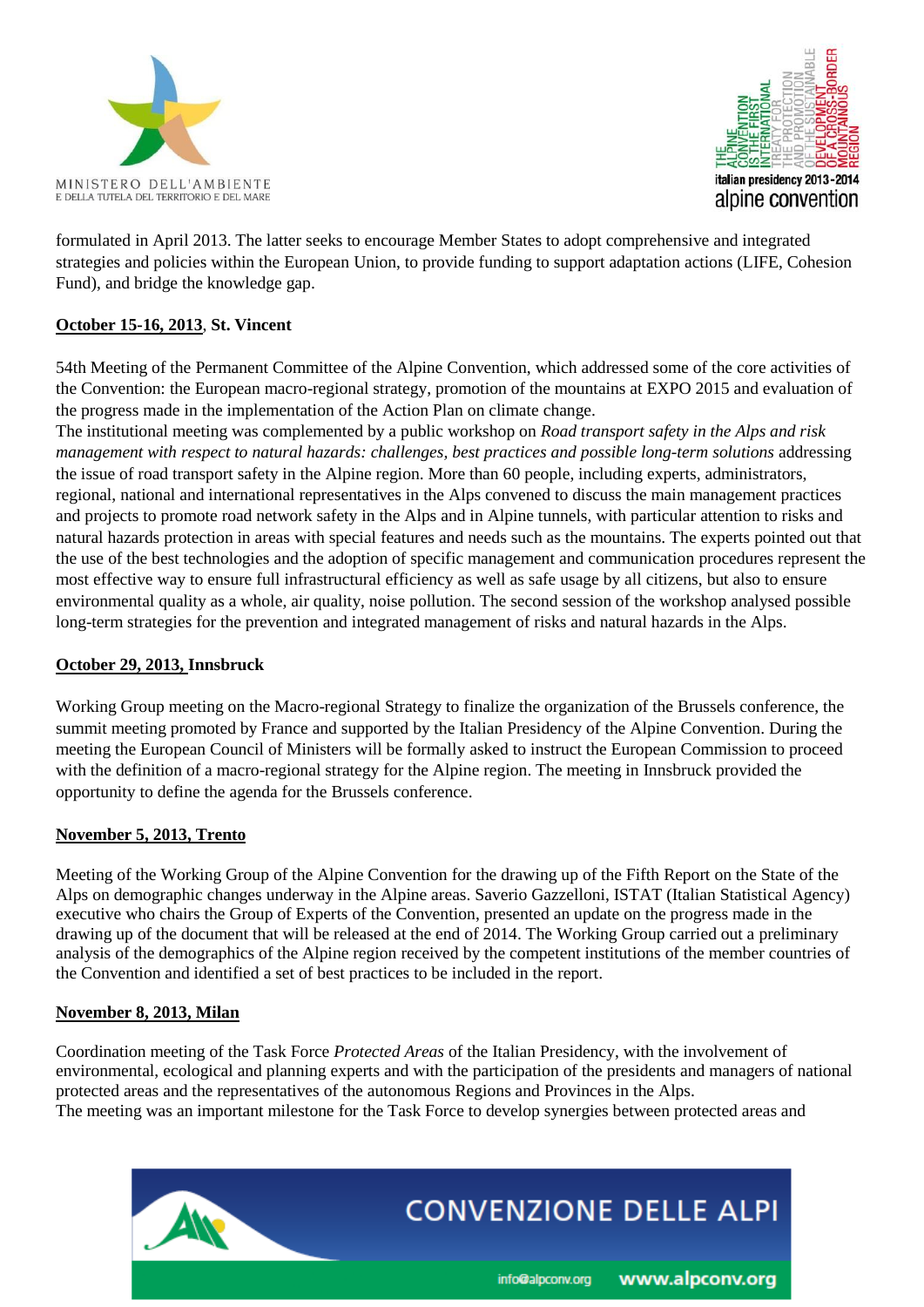



management bodies with a view to strengthening their role at a national and cross-border level. The discussion highlighted actions to improve the internal management of protected areas, through the identification of shared monitoring tools and biodiversity management. Reference was made to the relationship with the local authorities responsible for the implementation of European environmental legislation and a greater involvement of protected areas and management bodies within international networks like Alparc.

To cope with the issues mentioned above, Italy considered the possibility of setting up a National Coordination for Ecological Alpine Protected Sites (*Siti Ecologici Protetti Alpini, SEPA*), led by the Ministry for the Environment. The aim is to contribute to the implementation of the Alpine Convention and in particular to the following Protocols of implementation of the Convention: " Nature Protection and Landscape Conservation", "Planning and Sustainable Development", "Mountain Farming" and "Tourism and Leisure Activities."

#### **November 11-18, 2013, Feltre**

Autumn School *De-carbonizing planning: the implementation of the Alpine Convention for Climate Protection*, to set guidelines for urban and environmental planning, and adaptation of local communities to climate change in mountain areas, contributing to the training of experts in environmental planning and projects based on the contents of the Alpine Convention. With specific reference to the sections on climate change and land-use planning of the Alpine Convention the Autumn School 2013 verifies their feasibility through the development of guidelines for a strategic plan for the Belluno area from the angle of climate change and land protection.

The Feltre meeting was promoted by the Italian Presidency of the Alpine Convention in collaboration with the Foundation for the University and High Culture in the Province of Belluno, in the framework of co-operation activities between the Ministry for the Environment and Universities in the Alpine regions, planned for the period of the Italian Presidency.

#### **November 18, 2013, Breglio**

The French town of Breil-sur-Roya hosted the conference to submit *a nomination proposal* for *the cross-border area Mercantour Alpes-Maritimes to be inscribed in the UNESCO World Heritage list*. The event was also supported by the Alpine Convention. The Maritime Alps and Mercantour Parks collaborated since 1986 and received major recognition in Europe. Since 2004 they launched the ambitious project of the nomination for the list of World Heritage Sites. Recently, the need was felt to involve other areas in this initiative to complement and complete the geological and biodiversity range of the two parks in the area including the Marguareis limestone massif and karstification as well as the important areas of endemism in the Ligurian Alps. Thanks to the agreement reached and the collaboration with the Ministry for the Environment in April 2013, the areas of the Maritime Alps and Marguareis Parks, along with the Ligurian Alps Park and Natura 2000 sites in the Province of Imperia, including the protected regional Hanbury Botanical Gardens and the Mercantour National Park, France, were inscribed together, as required by UNESCO for cross-border sites, in the lists of Italy and France as a natural heritage with the evocative name of " the Sea Alps ".

#### **November 19, 2013, Brussels**

With a view to the development of the EU Macro-regional Strategy for the Alpine region, a coordination meeting was held in Brussels by the promoters and the European Commission - DG Regio (Brussels, DG Regio, November 18). Another meeting was convened by the "ad hoc" Committee composed of members of the Joint Committee of the

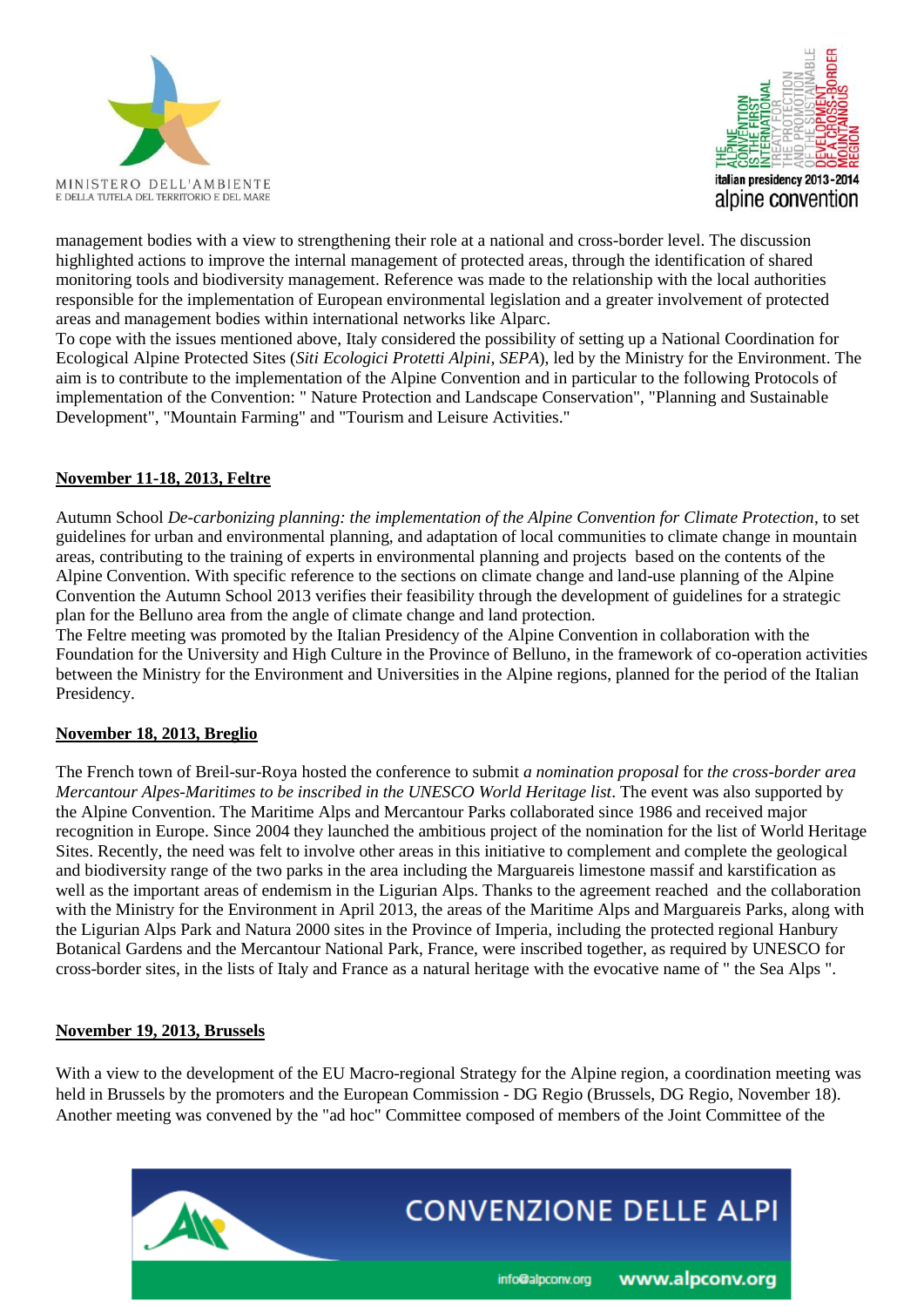



States and Alpine Regions coordinated by DATAR, the Alpine Convention and the Alpine Space Programme (Brussels, Permanent Representation of France to the EU, November 19).

The meeting was intended to finalize the organization of the Joint Conference for the promotion of a EU macroregional strategy for the Alpine region, scheduled in December 2013 at the headquarters of the French Permanent Representation at the EU headquarters in Brussels. The objective of the meeting is to obtain the go-ahead of the European Council to kick off the procedure for the Strategy Action Plan.

#### **November 26, 2013**, **Varese**

The public workshop *"Experiences and perspectives of territorial cooperation in the Alps: the Alpine Convention and the Alpine Space Programme"* gathered the two international actors working for the preservation and promotion of the Alps.

In the past, also thanks to the scientific results achieved, other projects funded by the Alpine Space Programme enabled the Alpine countries to strengthen national and international policies and measures for the protection and sustainable development of the Alpine region. This created an opportunity to develop a fruitful dialogue between the Alpine Space Programme and the Alpine Convention to achieve common goals for the area.

During the workshop the prospects of cooperation between the Convention and the Alpine Space Programme were discussed in the framework of the Macro-regional Strategy for the Alpine region.

The event was organized by the Italian Presidency of the Alpine Convention in collaboration with the Region of Lombardy and the National Contact Point of the Alpine Space Programme.

# **December 3-4, 2013, Trento**

The public workshop *"The ecosystem services of Alpine forests: identification, assessment and potential tools for their development"*, saw the participation of experts of the Working Group Mountain Forests of the Alpine Convention. The experts discussed the value of wood products as well as other non-wood products (mushrooms, fruits and so on), offered by the alpine forests, highlighting how these products encourage the production of services benefiting the mountain and valley communities: soil stability, climate protection, biodiversity and natural reserves, landscape, leisure environments. Albeit no direct income is generated for the owners, this can certainly be considered an added value provided by forest areas. International organizations and the European Union are particularly keen on the value of alpine forests, especially in the light of their potential for carbon sequestration policies related to climate change mitigation. Mountain forests are one of the ecosystems that produce some of the most relevant services to the general public and the mountain environment while the maintenance of their various functions rests on sustainable management. The costs involved are high, however, because of the specific difficulties implied by mountain environment.

#### **December 5, 2013, Gorizia**

It was held at the Council Chamber of the City of Gorizia. The workshop *The natural and cultural value of karst landscapes: focus on the Classic Karst* was held at the Council Chamber of the City of Gorizia, followed by the meeting of the Alps delegations of the UNESCO Working Group of the Alpine Convention.

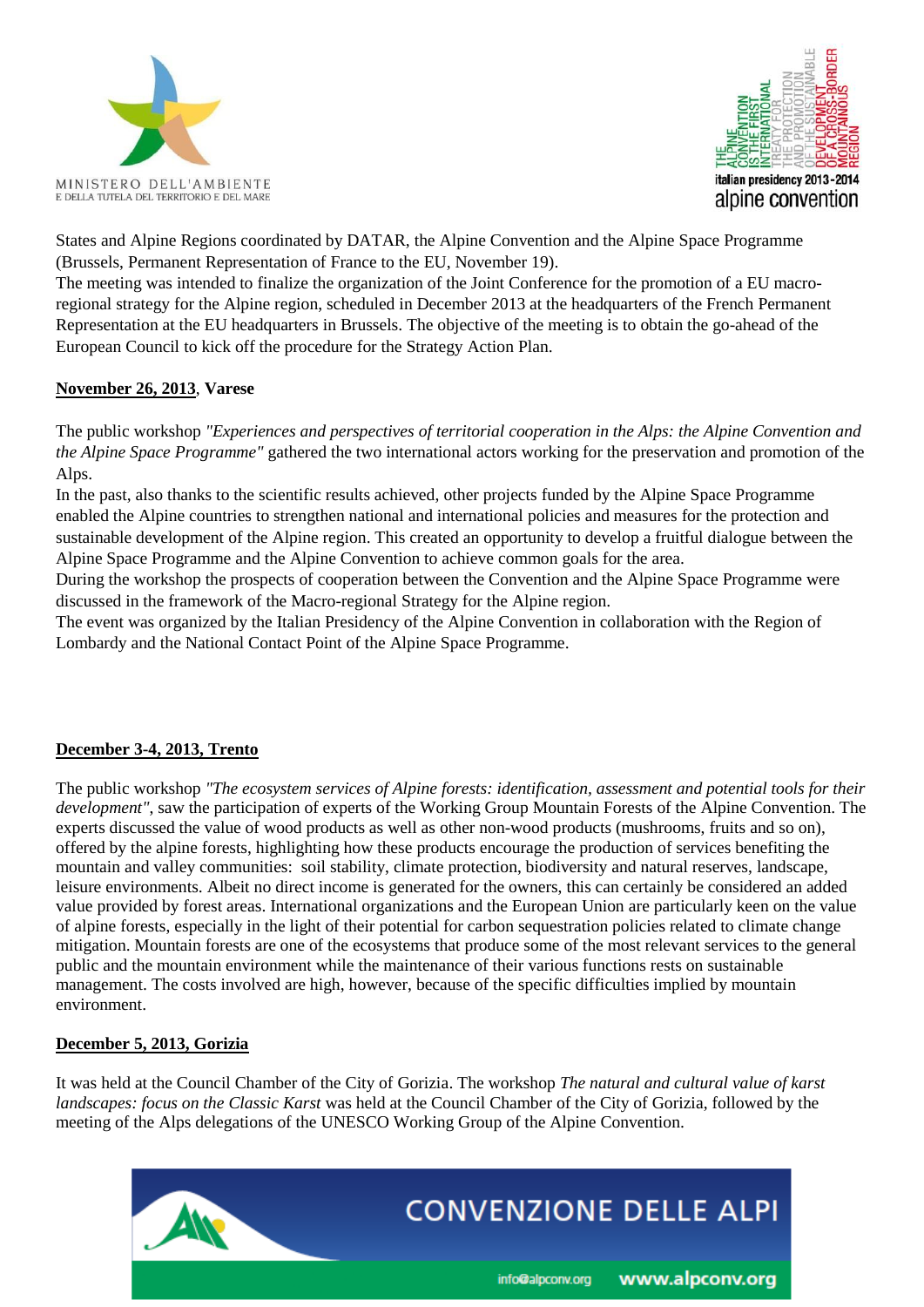



The workshop highlighted two important projects developed within the CBC Programme Italy - Slovenia 2007/2013: the first of the Hydrokarst project activities, focused on the protection and coordinated management of the Reka Timava aquifer through quantitative and qualitative monitoring of underground water and of the Classic Karst area. It was the second activity promoted by the Carso / Kras project, including the feasibility study of a geo-park between Italy and Slovenia.

Mara Cernic, Vice President of the Gorizia Province, presented the project "Karst 2014", aimed at redeveloping the Province of Karst, through the enhancement of existing resources and the promotion of cultural tourism. The final session was opened by Patrizia Rossi, President of the UNESCO Working Group of the Alpine Convention, who briefly summarized the results from 2006 to date. Paolo Colantoni, of the Environment Ministry, pointed out some recent achievements, the most significant of all being the establishment of the Italian-French Monviso Cross-border Biosphere Reserve. Finally, the future prospects of the serial nomination to UNESCO World Heritage of the Dinaric Karst were illustrated. The nomination involves six countries, including Slovenia and Italy, and is also supported by the Italian Presidency of the Alpine Convention.

The event was organized with the support of the Friuli Venezia Giulia Region and hosted by the city of Gorizia, in collaboration with the Slovenian delegation of the UNESCO WG of the Alpine Convention.

### **December 11, 2013, Vienna**

In the framework of the *International Mountain Day* promoted by the United Nations, the city of Vienna hosted the conference to present the *ninth edition of SWOMM -Scientific Workshop on Mountain Mobility*- promoted by the Presidency of the Alpine Convention. The meeting focused on tourism and sustainable mobility with particular attention to the accessibility of mountain areas in the Alps and the Carpathians.

The first working session was devoted to the evaluation of common approaches to sustainable mobility with a focus on the Access2Mountain project, presented in April 2014 as well as to the presentation of experiences and of the outcomes achieved by the Transport Working Group sponsored by the Alpine Convention. The second session was instead devoted to some important initiatives to encourage "car free" tourism in the Alps: the GSEISPUR, AlpInfoNet and Access2mountain projects, aimed at promoting sustainable mobility and tourism in some mountain areas. The event was organized by the Presidency of the Alpine Convention and the University of Camerino in cooperation with the Austrian Agency for the Environment, EURAC and UNEP, Vienna, as the *interim* Secretariat of the Carpathian Convention. The final proposal was to strengthen cooperation between the Alpine and Carpathian Conventions to develop further joint initiatives for sustainable mobility.

#### **December 17, 2013, Brussels**

In view of the European Council of December 19 and 20, 2013, the Italian Presidency of the Alpine Convention, together with France, promoted the *Joint Conference for the promotion of EU macro-regional strategy for the Alpine region.* The conference was convened in Brussels at the venue of the EU French Permanent Representation. The objective of the Conference was to promote the EU-wide added value of a EU Macro-regional Strategy for the Alpine region, to get the go-ahead by the European Council to initiate the appropriate procedures for the development of the Strategy Action Plan. It was highlighted that a European Union Strategy for the Alpine region will contribute to achieving the Europe 2020 goals for sustainable, smart and inclusive growth. Thanks to the involvement of different levels of governance, the strategy will also be a useful tool to align political and administrative measures as well as the use of European resources with the existing national and local resources.



info@alpconv.org

www.alpconv.org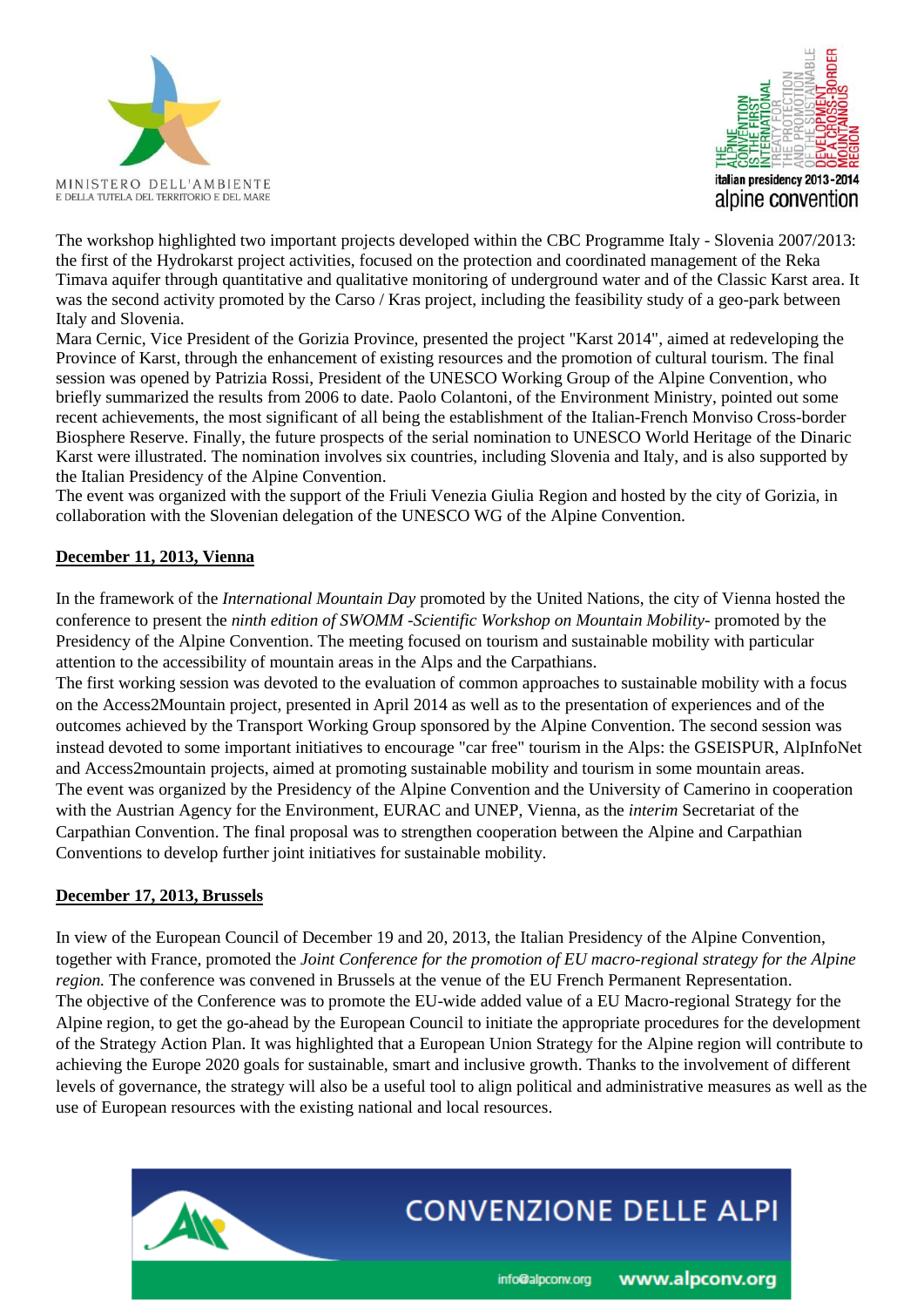



The Conference - divided into two High Level Panels, a technical and a political one - was attended by numerous international and European institutions. The Alpine Convention was represented by a large delegation led by the Italian Presidency representative Marco Flavio Cirillo, Undersecretary for the Environment.

#### **December 19, 2013, Bergamo**

International Workshop under the platform WISO-large predators, ungulates and society- entitled *"Arctos & Schengen. From specimens control to population management"*. The platform experts analysed wildlife management practices in the Alps in relation to past experiences gained from the LIFE – ARCTOS project, they highlighted past learnings, current criticalities and where to focus future efforts. The event was hosted by the University of Bergamo.

*2014*

### *February 17-18, 2014, Ostana*.

The Working Group Meeting for V RSA was held in the province of Cuneo. The group consisted of experts appointed by all the States parties to the Convention and was coordinated by PSAC and the Italian Presidency held by ISTAT. The Italian Statistics Agency is working at the report classifying the data provided by authorized national experts or collected with the support of PSAC, based on official database statistics.

The meeting of experts of the Alpine Convention was preceded by a public workshop entitled *The social implications of demographic change in the Alpine region*, during which the speakers discussed and presented to Ostana citizens some demographic trends and their impact on the labour market and on the provision of services of public interest. The speakers also focused on good practices in some mountain communities to cope with the decline of the population: thanks to its demographic developments, the small municipality of Ostana in Piedmont is considered a test laboratory. Its "new" young citizens who chose to live in the mountains, are perfectly integrated with the local community. They left the big cities, with many couples among them, choosing the mountain as a place to work and live, thereby contributing to enlarge the local community.



# **CONVENZIONE DELLE ALPI**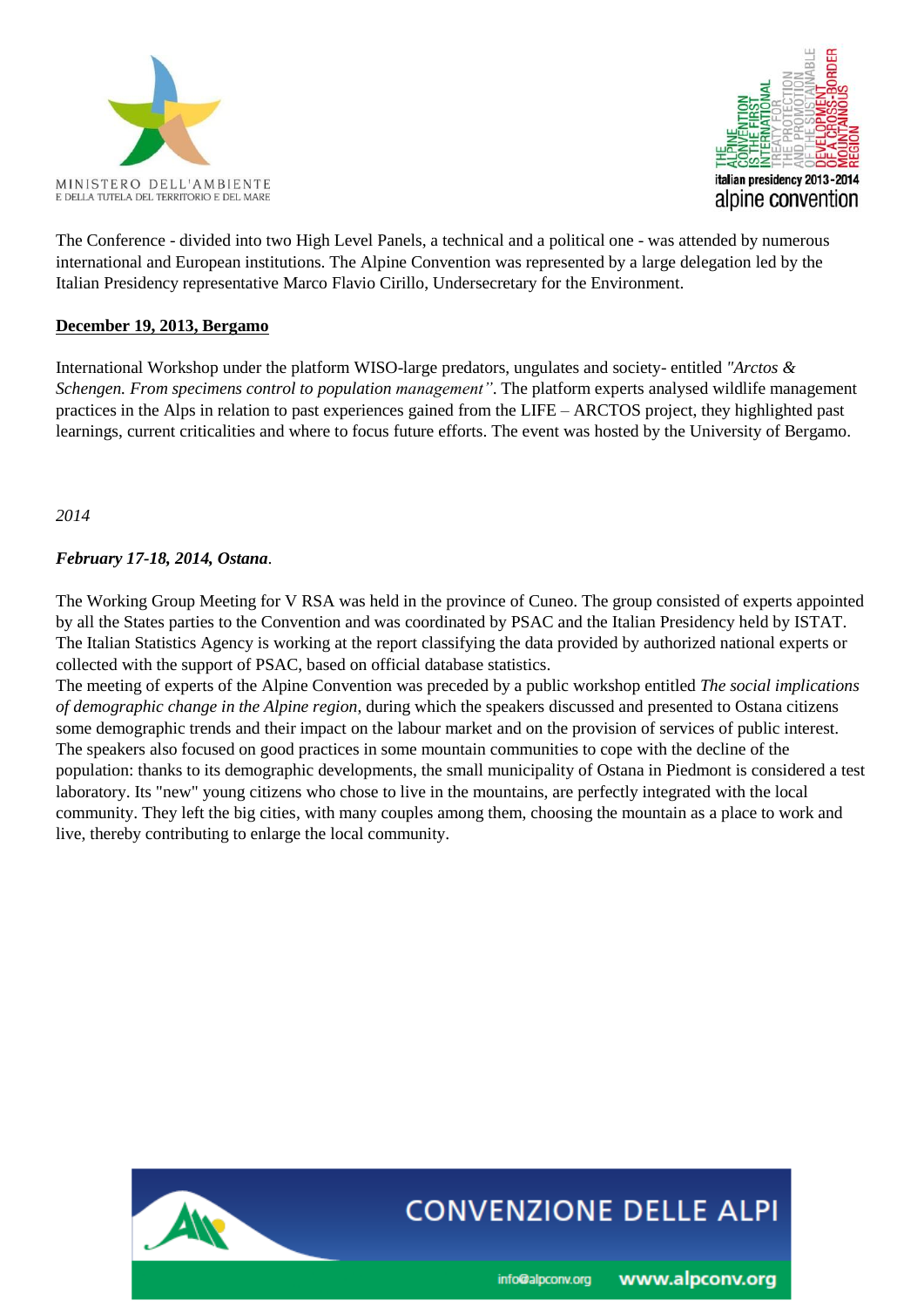



### **February 13, 2014, Milan**

The Italian Alpine Club hosted the National Coordination Board of the Italian Presidency discussing the agenda for the 55th Permanent Committee of the Alpine Convention and presented an update on the schedule of activities planned for 2014 by the Italian Presidency, with special reference to EUSALP, EXPO 2015 and Climate Change. The President stressed the important outcomes of the joint conference held in Brussels in December 2014, sponsored by France and supported by the Alpine Convention. As a result of it the European Council entrusted the European Commission to initiate the process for the preparation of a EU Macro-regional Strategy for the Alpine region (EUSALP). The Convention will participate at the Management Committee set up to monitor the work of the European Commission with an observer's status.

The Coordination Board then discussed the contribution of the Mountains to Expo Milan 2015 and the Convention, following the proposal of Italy, initiated a process for the promotion of a week devoted to the mountains in EXPO 2015. Professor Antonio Ballarin Denti, Focal Point of the Italian delegation at the Alpine Convention, finally summarized the activities of the working groups and platforms of 2013, pointing to the kick off of a task force on February 27 in Milan, to draw up a report on local adaptation measures to climate change.

#### **March 6-7 2014, Lecco**

In conjunction with the meeting of the Working Group on Mountain Forests, the Italian Presidency of the Convention promoted the workshop *A* g*reen infrastructure for growth: the potential role of alpine forests in the Green Economy in Europe*. Experts and representatives of international, national and local institutions and associations involved the local citizens and stakeholders illustrating data and projects for the enhancement of ecosystem services of Alpine mountain forests, a topic currently investigated by the Expert Group of the Alpine Convention. Methodologies, best practices and tools for the development of the multi-functionalities of Alpine forests were also related to the objectives of smart, sustainable and inclusive growth set out by the European Union Agenda "2020".

The meeting was held in the picturesque location of the Regional Park Hermitage Monte Barro Galbiate and was organized in collaboration with Cooperativa Eliante and Legambiente Lecco.

#### **March 20-21, 2014, Gorizia**

The Conference Centre at the Triest University in Gorizia hosted the 55th session of the Permanent Committee of the Alpine Convention. A wide range of issues were addressed by the Alpine Delegations, together with representatives of organizations and institutions participating as Observers. The meeting focused on the main themes addressed by the working groups and platforms for the implementation of the 2013-2014 biennial mandate, including guidelines for local adaptation to climate change, the enhancement of protected areas and the promotion of alpine areas in the context of Rio + 20. Particular attention was given to the contribution that the Convention is called upon to provide to the European Union Strategy for the Alpine Region.

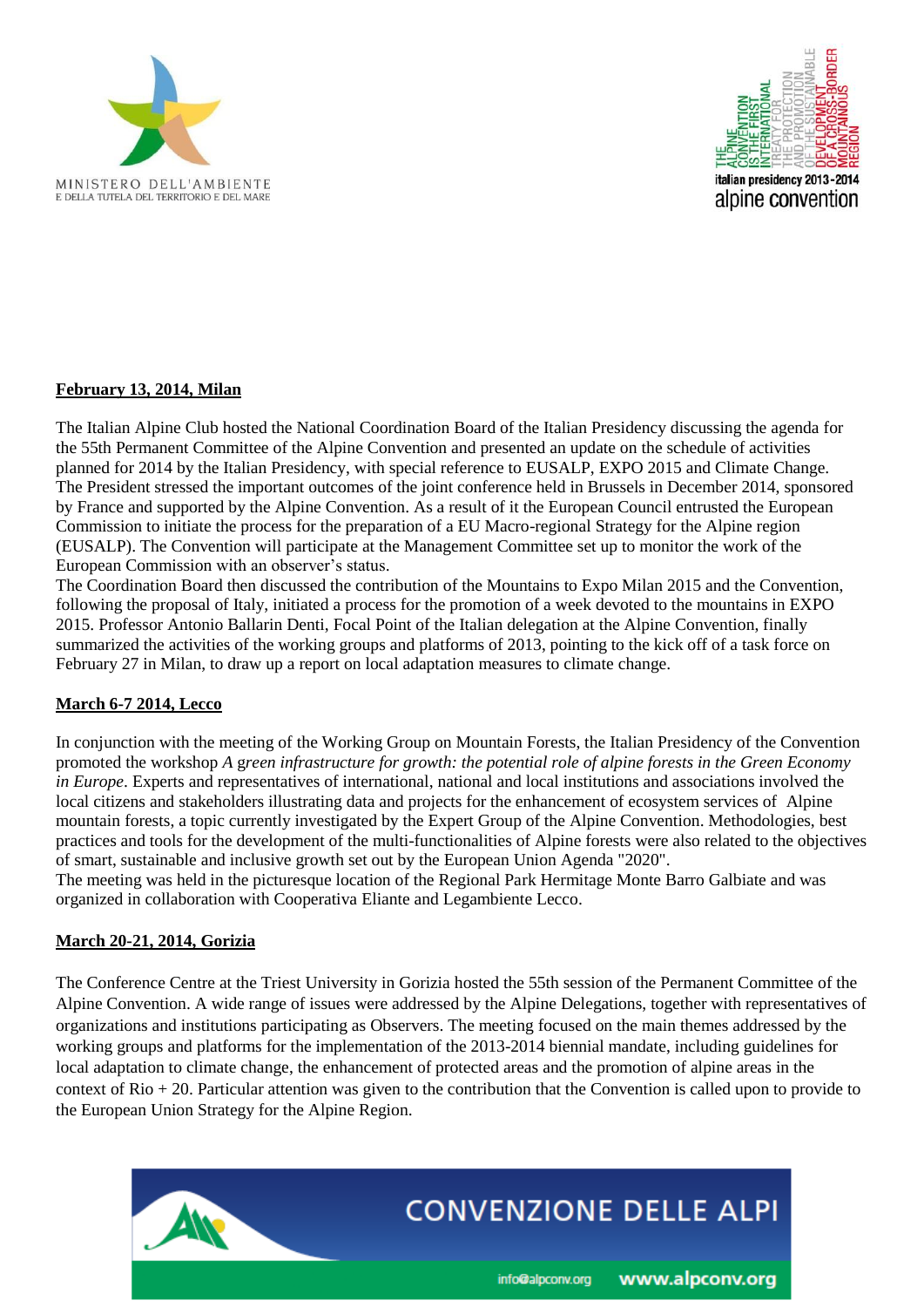



The Committee meeting was preceded by a public workshop entitled *Bringing the Alps to EXPO 2015: mountains, food, environment and culture on the way to Milan,* during which experts of the mountain, representatives of international organizations and delegates of the eight Alpine countries met to discuss opportunities for promotion and visibility entailed by the Universal Exhibition for the Alps, through the organization of a "Week for the mountain", to give the appropriate visibility to mountain issues with the involvement of the Pavilions of Alpine Countries. The workshop was sponsored by the Italian Presidency of the Alpine Convention in collaboration with the Permanent **Secretariat** 

# **April 11, 2014, Asiago**

Hosted by the Reggenza dei Sette Comuni Mountain Community of Asiago the public workshop *"Opportunities of rural tourism to the economy of the Alpine region"* was promoted by the Italian Presidency in collaboration with the Permanent Secretariat of the Convention, the Veneto Region, the City of Asiago and Spettabile Reggenza dei Sette Comuni.

Sustainable tourism is an economic sector of increasing interest in mountain areas and can provide added value to the community, both in terms of economic development and enhancement of traditions and customs. The Asiago workshop was an opportunity to address this issue, with a specific focus on rural tourism. Contributions were provided by the Task Force "Sustainable tourism" of the Alpine Convention as well as the Veneto Region institutions and local authorities involved in the implementation of specific sustainable tourism projects.

The workshop addressed the content of the Fourth Report on the State of the Alps, which provides an overview of definitions, classifications, policies for sustainable tourism and law systems, explaining the situation of tourism in the Alps, the relevant challenges and presenting options and tools to find the best solutions. The second part of the event envisaged a round table presentation of projects and experiences of local authorities in the field of sustainable tourism, with short thematic contributions on the actions taken in the Veneto Region to promote local development and support sustainable tourism.

# **April 14, 2014, Turin**

The Italian Presidency launched the travelling tour of the exhibition "Constructive Alps". The tour started in Turin to include **various stages in the Italian Alps all along 2014: Imperia (May) the door of the Mediterranean Alps, Trent (June), Cortina (July - August), Belluno (in October), Morbegno (October), Domodossola (November).** The exhibition will highlight the best projects of sustainable architecture for the mountain, awarded on the occasion of the international prize "Constructive Alps", promoted in 2013 by Switzerland. The aim is to enhance architectural projects, renovations or new buildings, inspired by the goals of energy efficiency and respect for the environment. The tour kick-off was accompanied by a public workshop entitled *The Mountain and its inhabitants, energy and innovation in the Alps* promoted by the Italian Presidency in collaboration with the Chamber of Commerce, Industry and Crafts of Turin and Leapfactory, and with the technical and scientific support of CIPRA Italy and the Alpine Museum in Bern. Promoting energy efficiency in residential housing is one of the most promising application areas of energy saving measures and is particularly relevant to the Alpine region. The subject was discussed during a round table with the participation of stakeholders who, in various ways , are involved with energy, building techniques and sustainable design in mountain areas.

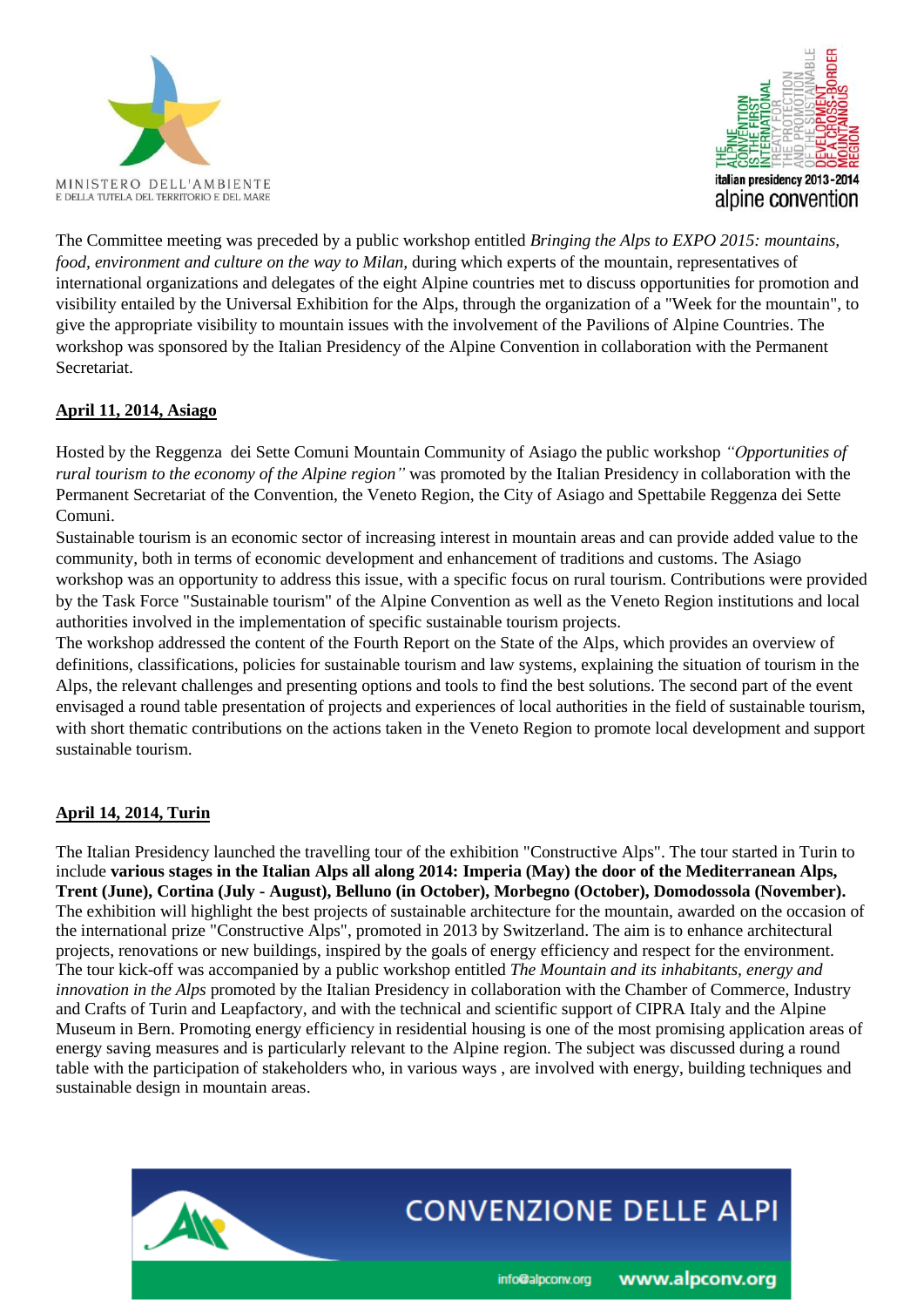



#### **April 23-24, 2014, Sarnano**

Welcoming the invitation by the Apennines to hold a meeting addressing the experiences of cooperation and sustainable development for the mountains, the Italian Presidency promoted the International Conference *The Alpine Convention and the Carpathian Convention: comparing experiences*. *The Apennines, a European mountain range*, in the framework of the mountain cooperation activities carried out by the homonymous mountain Cooperation Task Force of the Presidency.

Participants at the conference included experts, researchers and stakeholders at international, national and local level, showing that mountain issues are a very topical challenge. Many issues and interests converge into a very complex area which also offers many resources and opportunities for sustainable development. The Round Table *"What ideas for the Apennines?"* hosted representatives of the local authorities, research centres, associations and institutions to compare experiences in the Alps and Carpathians with the specificities of the Apennines with a view to bringing out the potential as well as the challenges that a cooperation agreement might entail for the Apennines.

In conjunction with the meeting, a document called The Sarnano Charter was drafted to set out objectives and commitments to start off a cooperation project for the Apennine mountains. The document raised the interest of both the scientific community and the local authorities of the Apennines.

#### **May 2, 2014, Trezzo sull'Adda**

The *International Parks Festival* was held, a programme of conferences and workshops, exhibitions and shows, experiences from foreign parks and international guests, gathered together in a shared path that gave the opportunity to set up a new solution for meetings between institutions, parks, universities, associations and citizens.

The Italian Presidency and the Permanent Secretariat to the Alpine Convention were present at the Festival and promoted their workshop *Towards the sustainability of the ecological system of protected areas* and talked about the work carried out by the Convention for safeguarding and protecting the natural heritage of the Alps, through the Conservation of Nature and the Countryside Protocol whose objective is to encourage cooperation between the Contracting Parties to ensure the functional efficiency of the ecosystems, the conservation of countryside elements and wild animal and plant species together with their habitats, the regenerative ability and lasting productivity of natural resources, and also the diversity, specificity and beauty of the natural and rural landscape.

#### **May 6-7, 2014, Belluno**

The experts of the ad hoc working group of the Alpine Convention gathered in Belluno to draft the  $5<sup>th</sup>$  Report on the State of the Alps that will deal with demographic change in the alpine region. To draft this document, the Working Group aimed to identify three major theme areas: demographic, occupation and service. For each of them, significant aspects for local areas are taken into consideration, by analysing a set of specific statistic indicators able to represent the state and recent evolution of events.

Before the Belluno meeting, a public workshop was held called *How does the population change in the Alps? Economic scenarios and new possibilities of employment*, organized by the Italian Presidency, in collaboration with the Veneto Region and Fondazione G. Angelini – Centro Studi sulla Montagna.

The workshop offered food for thought to the audience on the job situation in the Alps with respect to population change, also presenting some outstanding experiences in terms of business, research, partnerships and sustainability,

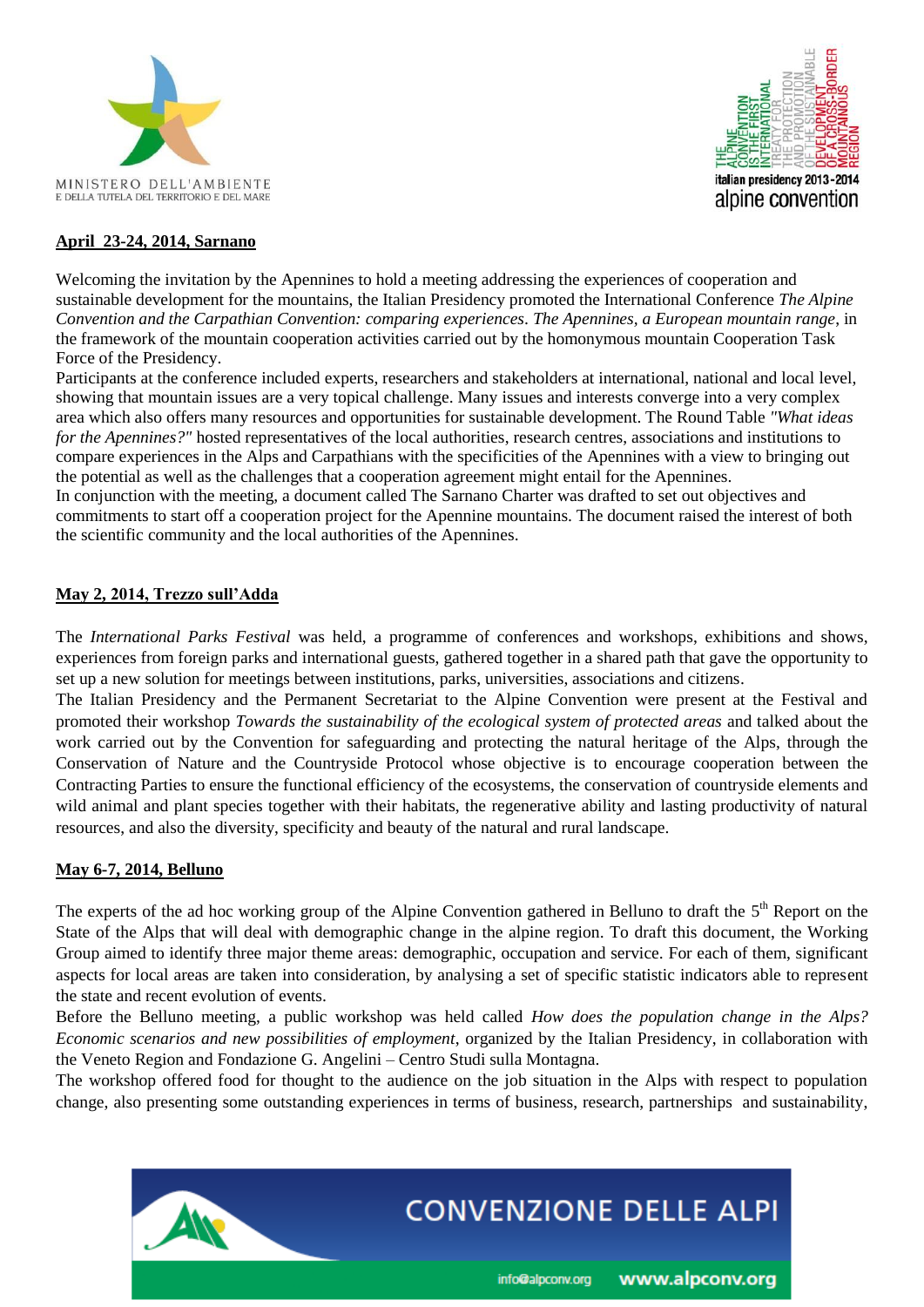



specifically focusing on the eastern side of Italian Alps. The first indices resulting from the aggregation of demographic data in the Alps were presented during the meeting, which will then be included in the VRSA.

#### **May 8, 2014, Milan**

A workshop was held at Palazzo Pirelli in Milan, called *A Digital Agenda for the Alps: promoting competitiveness and social inclusion* during which a paper was presented and discussed for a **Digital Agenda of the Alps** and where the experiences of local institutions were analysed, in particular the Broadband development programme of the Lombardy Region.

The paper for a Digital Agenda of the Alps, currently being analysed by the experts of the Alpine Convention gathered in a specific Task Force promoted by the Italian Presidency, will include an analysis of major areas of action for the digitalization of the Alpine region and an analysis on good practices aimed at eliminating the digital divide in high mountain areas and in areas at the foot of the mountains which are more densely populated, in order to promote greater competitiveness and social inclusion.

The Milan workshop highlighted the need to identify common points for shared work among the Alpine countries, aimed at overcoming the obstacles to the development of ITC potential, such as the lack of or poor Internet access, poor usability and accessibility of products and services, inadequate IT literacy; the event was promoted by the Italian Presidency of the Alpine Convention in partnership with Lombardy Region.

#### **May 22, 2014, Venice**

The meeting of the national coordination forum of the Italian Presidency was hosted in the headquarters of the Veneto Region. This is the usual meeting bringing together Alpine local authorities that, since 2012 (after signing a specific Memorandum), support the programme of the Presidency. This meeting is generally held before the meetings of the Permanent Committee. The draft programme of the 56<sup>th</sup> Permanent Committee to be held in Brescia in June was presented in Venice, where the role of Observers in the Alpine Convention was specifically discussed, on whose activity and relationships a report of the Presidency and of the Permanent Secretariat will be presented. Also discussed was the programme for "New Generations in the Alps", set in motion by the Italian Presidency to support young generations by means of training and information activities on Convention related themes, and the Presidency will suggest that the Permanent Committee invite a delegation of young people from the Alps to the next Alpine Conference in Turin. The Presidency also mentioned the stronger political interest for the Alpine Convention and specifically about the role of Italy that, as of June, will chair the Convention, the European Council and the UNECE Water Convention.

#### **June 23-24-25, 2014, Brescia**

The 56th Permanent Committee of the Alpine Convention was hosted at the offices of the Chamber of Commerce of Brescia, where the eight Alpine Delegations met to discuss how to continue the implementation of the Treaty and of the objective of the Programme of the Italian Presidency while preparing the XIII Alpine Conference that will be held in November in Turin. The results achieved and future actions for the definition of the Macro-regional Strategy of the European Union for the Alpine Region were discussed in Brescia, in particular with reference to the works of the Steering Committee, the body in charge of following the preparatory stage of the process, within which the Alpine

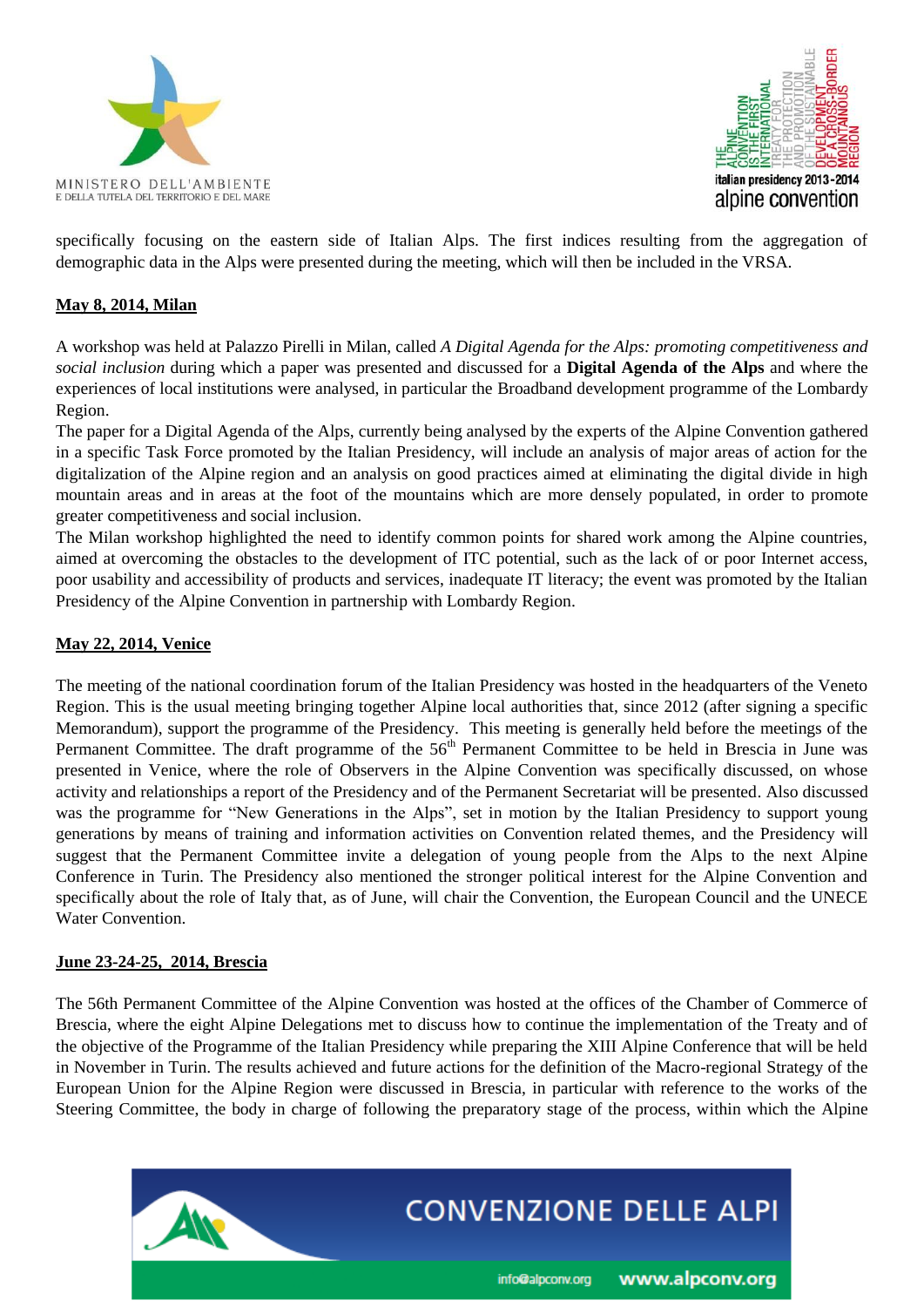



Convention participates as an observer. The Permanent Committee also approved the organization of a "Mountain Week" with the aim to take the contribution of the Mountain to the themes of EXPO 2015 also by engaging the halls of the Alpine Countries; the themes of demographic change in the Alpine region were also discussed, to which the  $5<sup>th</sup>$ Report on the State of the Alps is devoted, and the implementation of the plan of action on climate change in the Alps and in particular the measures for adaptation that such a fragile area needs. The opening public workshop also dealt with adaptation to climate change, called *The guidelines for local adaptation in mountain regions: what prospects for the Alps and beyond?*, organized in partnership with the Lombardy Region and the Chamber of Commerce of Brescia, which, through the contributions of international experts, tackled the theme of local adaptation to climate change in mountain regions, presenting experiences and actual measures also relating to the region of Lombardy.

#### **July 23-24, 2014 Genoa**

The 20th Meeting of the Compliance Committee was hosted in Genoa, in the building of the Liguria Region. This is a body that controls if the commitments and obligations resulting from the Alpine Convention are complied with.

Every four years, the Contracting Parties have to present a report concerning the implementation of the Convention and its Protocols. The first report was adopted by the Alpine Conference in March 2009 and this year the expert delegates in the group are working on the report that will be presented at the Alpine Conference in Turin (November 2014). The Genoa meeting dealt in particular with checking the implementation of the Tourism Protocol of the Alpine Convention.

The decision to hold this important technical meeting in Genoa is part of the framework of actions of the Italian Presidency aimed at strengthening the local presence of the Alpine Convention and its relationships with local institutions: also Liguria with its Maritime Alps is significantly contributing to cross-boundary cooperation in the mountains, in this respect the President of the Permanent Committee opened the works together with the Regional Minister Rossetti and the administrative managers for sustainable development.

#### **September 11-12, 2014, Pieve di Cadore**

The experts of the Alpine Convention met in the Dolomites at the offices of Magnifica Comunità di Cadore, for a twoday meeting on the management and enhancement of the role of **Alpine forests** in the protection of mountain ecosystems and as an economic resource for the development of an Alpine green economy.

The technical and scientific meeting of the Mountain Forest Working Group of the Alpine convention was followed by a public workshop titled *The services of forest ecosystems in the Alps as a natural, economic and cultural asset for a regional and European green economy.* The objective of the workshop was to foster public exchange among institutional players, experts from the scientific world as well as local, national and international stakeholders about methods, good practices and the features of the existing approaches for the enhancement of the Alpine forest heritage



info@alpconv.org

www.alpconv.org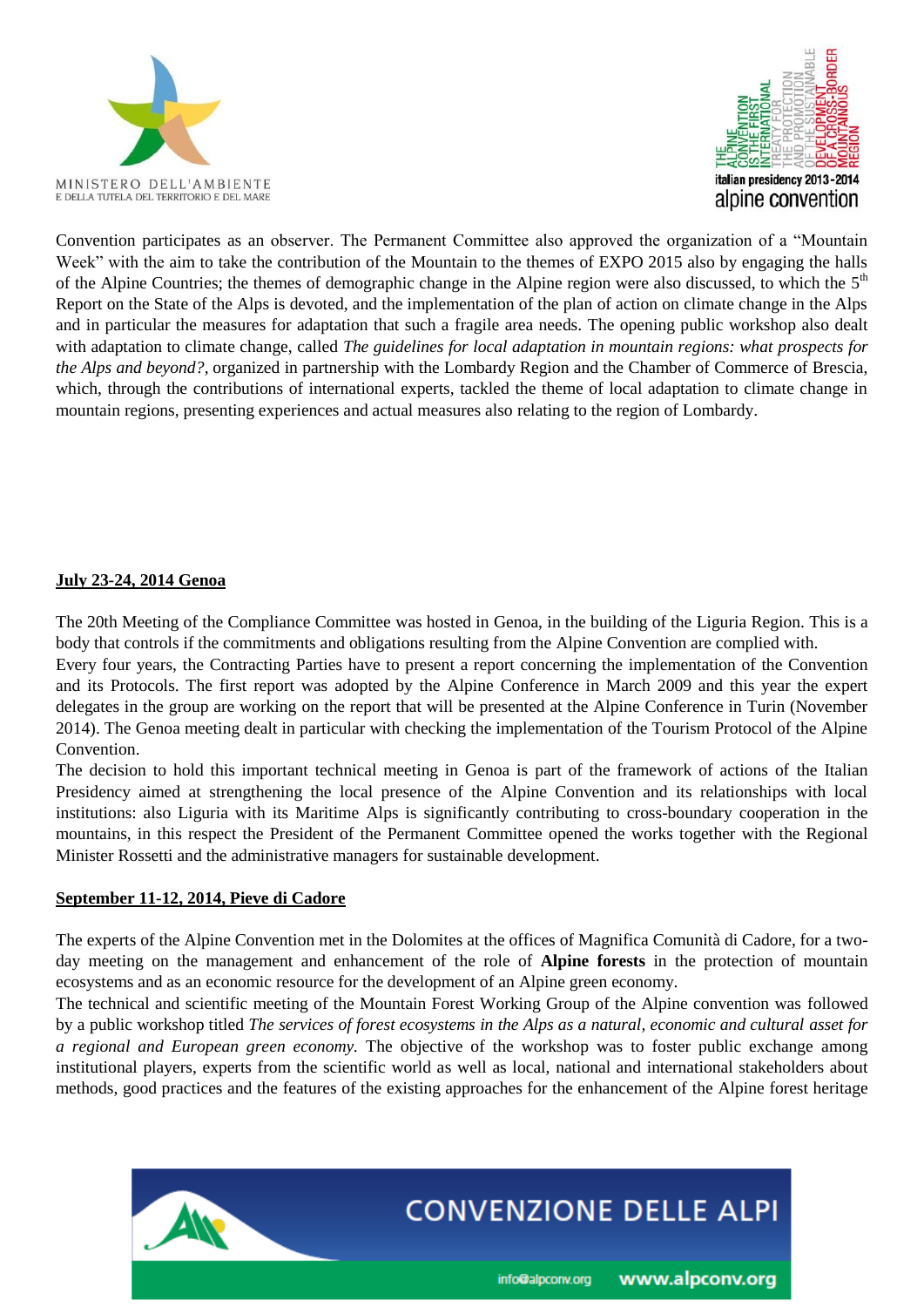



and the environmental, social and economic services guaranteed by multifunctional forest ecosystems in the mountains.

During the meeting, the results of the work carried out by the experts of the "Mountain Forests" Working Group were presented, who are analysing the main research fields and recent changes in international, community and local policies for the development of the Alpine forest sector.

The events were promoted by the 2013-2014 Italian Presidency of the Alpine Convention, in partnership with the Veneto Region and Magnifica Comunità di Cadore.

#### **September 15, 2014, Sedan**

The Regional Natural Park of the Ardennes, the University of Reims Champagne-Ardenne and the Italian Presidency of the Alpine Convention have organized an international workshop titled *The Alps and the Ardennes: sharing experiences among transboundary mountain areas,* at the Sedan Castle (France).

Twenty-five delegates from ten countries took part in a series of technical sessions and then in a closing panel discussion characterized by a high institutional level. The objective of the meeting was to promote sustainable development in mountain areas by sharing experiences on international cooperation in mountain areas: in particular, related to legal and institutional aspects, the development of mountain areas at the transboundary and interregional level, cooperation on nature and landscape protection, highlighting also new opportunities not only for the French Ardennes, but also for those located in Belgium, Luxembourg and Germany.

This event is part of the Programme of the Presidency which features, among its various objectives, also the promotion of synergies with other mountain ranges (the Carpathians, Pyrenees, Balkans, Apennines, etc.), through cooperation with institutions and mountain partnerships based on the criteria established in the Alpine Convention. The Italian Presidency set up a "Mountain Cooperation" Task Force dedicated to this theme.

#### **September 19, 2014, Boario Terme**

The Alpine Convention participated in the 11th Forum Alpinum, the annual meeting promoted by ISCAR - International Scientific Committee on Research in the Alps- that gathers bodies, institutions and associations active in the enhancement of the Alps.

The main theme of the Forum was the use and management of Alpine resources, from local to macro-regional level, and focused on the Macro-regional Strategy for the Alpine Region that is being discussed at the European Commission following the decision taken by the European Council in December 2013.

At this Forum, the Alpine Convention intended to promote some initiatives aimed at enhancing young talents coming from the Alps as a necessary resource for land development and maintenance. The Permanent Secretariat presented the posters of the best young researchers awarded by the Alpine Convention and, at the last forum session, a workshop was held called *Themes for a new Alpine research and education network built on youth's view* promoted by the Italian Presidency in co-operation with the University of Milan, the UNIMONT "Mountain University" in Edolo. The workshop was also a chance to present the training programme for post-graduate students dedicated to Project Management for the mountains, designed by the Mountain University in Edolo and whose implementation is supported by the Alpine Convention and the Italian Presidency through its "New Generation" Task Force.

#### **September 25-26, 2014, Trento**

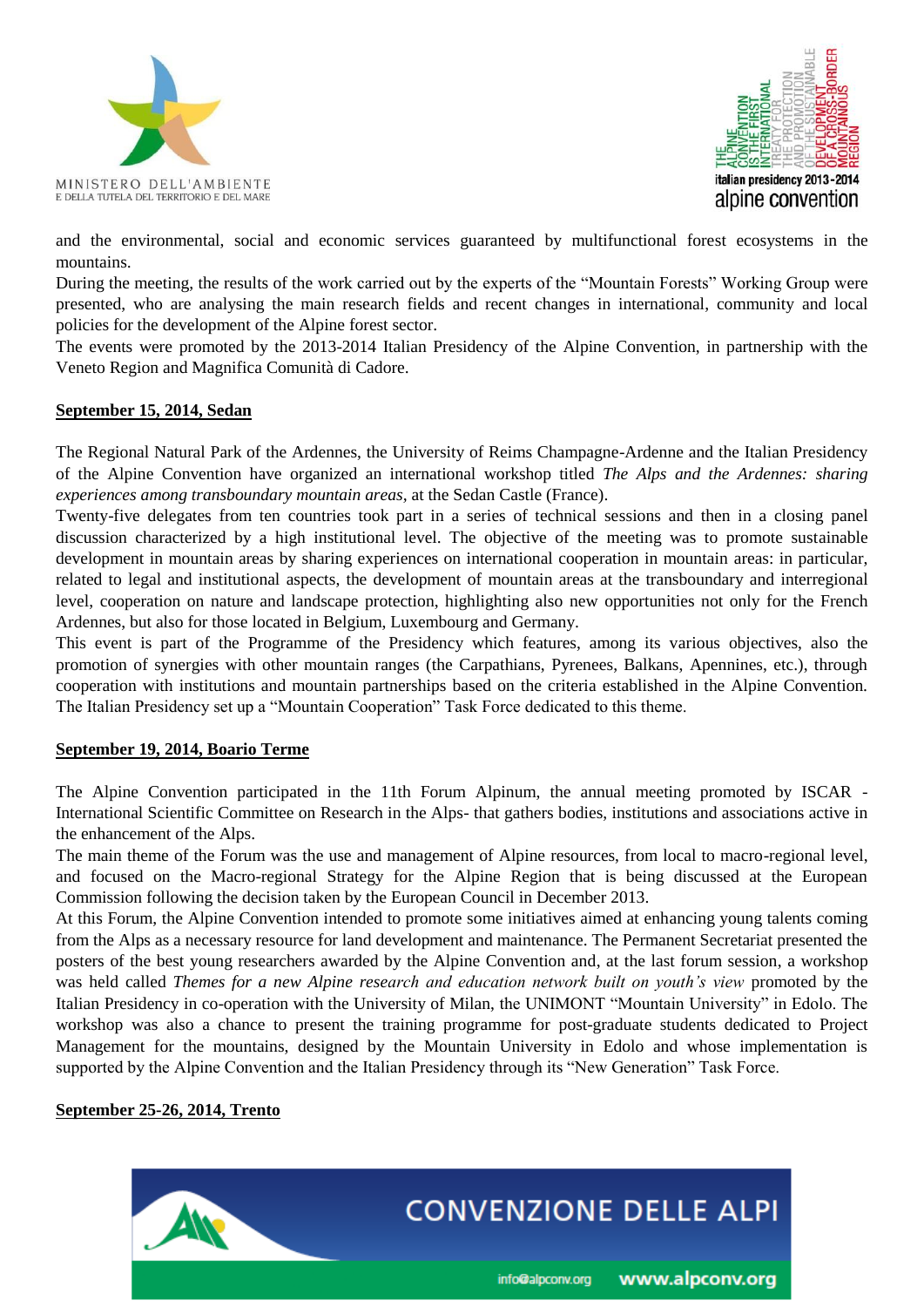



The 5th Alpine Water Conference was held in Trento, whose objective is to spread the results of the activities devoted to water management within the framework of the Alpine Convention, with the engagement of other mountain regions, such as the Carpathians, the Caucasus and Central Asia. The 5<sup>th</sup> Alpine Water Conference is intended to present to a wide audience of experts, institutions and stakeholders the state of the art, the best practices and the main findings about adaptation to climate change in cross-boundary river basins in mountain regions.

Participating experts described the main results of the most recent years of activities in their respective conventions and also provided high-level updated information on climate change and adaptation strategies, as well as the results of some European local cooperation projects. Finally, there was a specific focus on the implementation of measures for flood management.

The Conference was jointly organized and promoted by the Alpine Convention and the UNECE Water Convention, in order to foster the establishment of synergies and the exchange of experiences (e.g. in the Alpine region, the Carpathians, the Caucasus, Central Asia).

#### **September 27, 2014, Longarone**

The Alpine Convention participated in the fourth "EXPO of the Dolomites World Heritage", an exhibition that aims to highlight the features, objectives and social and economic consequences of the inclusion of the Dolomites in the World Heritage List. Within the agenda of events, the Italian Presidency promoted a public workshop on the theme *Landscape and the UNESCO brand: a (not only) Alpine combination* promoted by the Italian Presidency. The workshop intended to network the experiences of management of UNESCO sites in Italy and abroad, by presenting to the audience some significant sites such as Langhe in the Monferrato area in Piedmont, the Aeolian islands in Sicily, the significant Slovenian site of the Škocjan Caves and the City of Verona. Some Institutions active in the management of UNESCO sites took the floor, together with academics who deal with tourism marketing; many people were present, among them also the students of the "P.F. Calvi" Technical and Economic School with a focus on Tourism in Belluno. At the end of the workshop, the commitment of the Veneto Region towards the implementation of the Programme of the Italian Presidency was mentioned, and the joint work carried out on the themes of sustainable tourism.

#### **October 16, 2014, Susa**

The Italian Presidency of the Alpine Convention promoted the public event *Demographic change and regional development: an Alpine challenge,* presented as a chance to disseminate the results achieved so far by the experts of the Working Group of the Alpine Convention for the VRSA who, led by Mr. Saverio Gazzelloni from the Italian National Institute of Statistics (ISTAT), are preparing the  $5<sup>th</sup>$  Report on the State of the Alps.

The RSA will include updated data and analyses on demographic developments in mountain regions and on their underlying forces. This document is intended to provide institutions and public decision-makers with useful elements for the protection of mountain settlements and of populations that choose to continue to live there, ensuring the protection of its ecosystem services, which are necessary also to peri-alpine areas and to the plains. This document, for

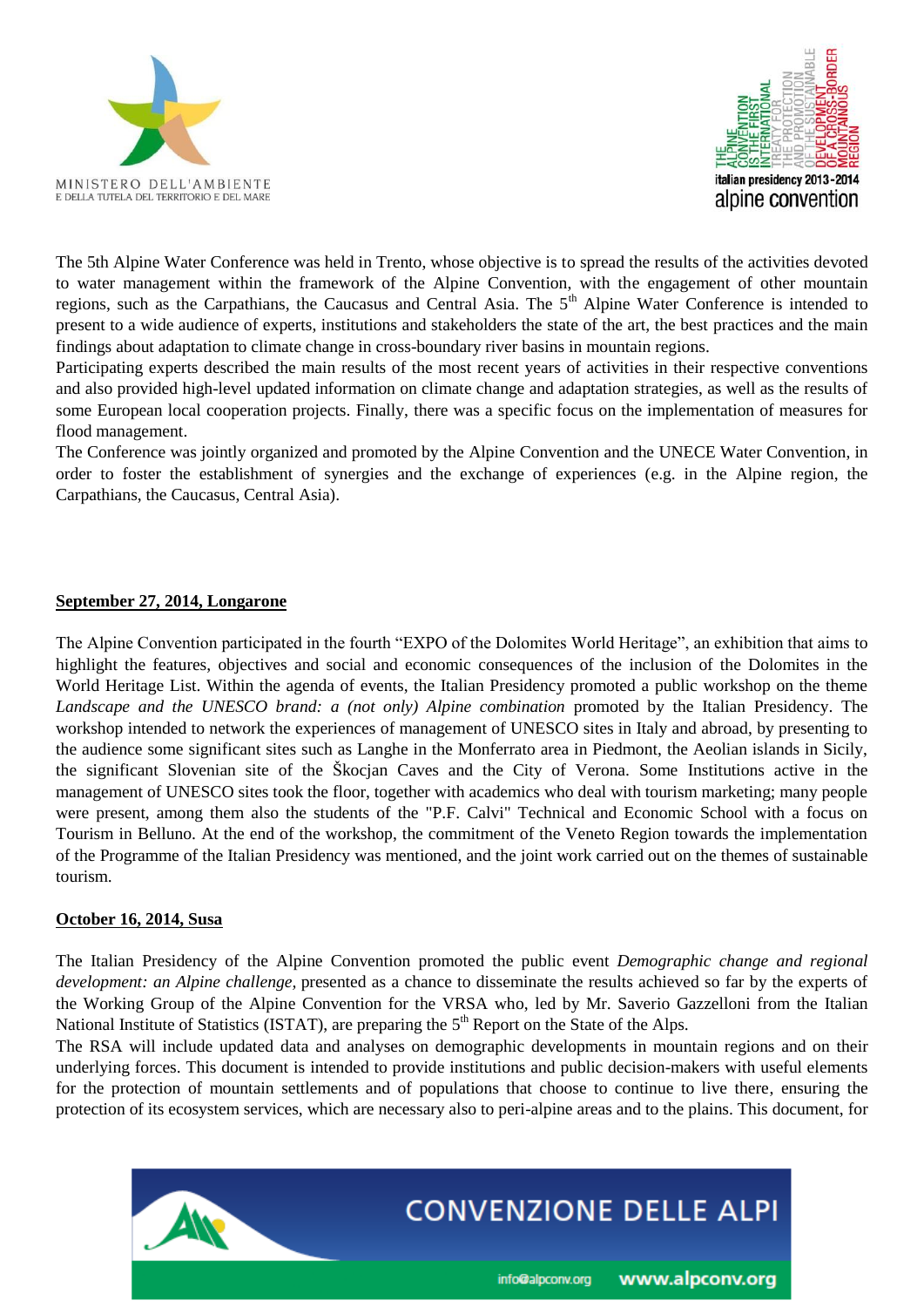



example, will specifically focus on the opportunity to conceive an Alpine Digital Agenda as a tool to ensure access to broadband services to mountain populations.

### **October 25, 2014, Cuneo**

The project for the application of the "Alps of the sea" region as a candidate to join the UNESCO World Heritage List was presented at the Hall of Honour of the City Hall in Cuneo. This project includes the Alpi Marittime Nature Park and the Parc National du Mercantour, that have been working on this project for a long time now, together with Park Marguareis, the Alpi Liguri Park, a few Sites of Community Interest in the province of Imperia and the Regional Protected Area of the botanical gardens of Villa Hanbury. The Italian Presidency has always supported this application and the President of the Permanent Committee was present at the event.

The meeting, particularly addressed to local administrators, representatives of business activities and associations, was organized to present the results of the work of the team of technical experts and academics asked to find the key issues on which the application should focus, together with the operating facility that should manage the whole process.

The various stages of the application process will be co-ordinated by the European Grouping for Territorial Cooperation (EGTC) "Marittime Mercantour European Park", a legal entity that is best able to cope with a particularly difficult challenge, and therefore even more stimulating because of its cross-boundary character.



# **CONVENZIONE DELLE ALPI**